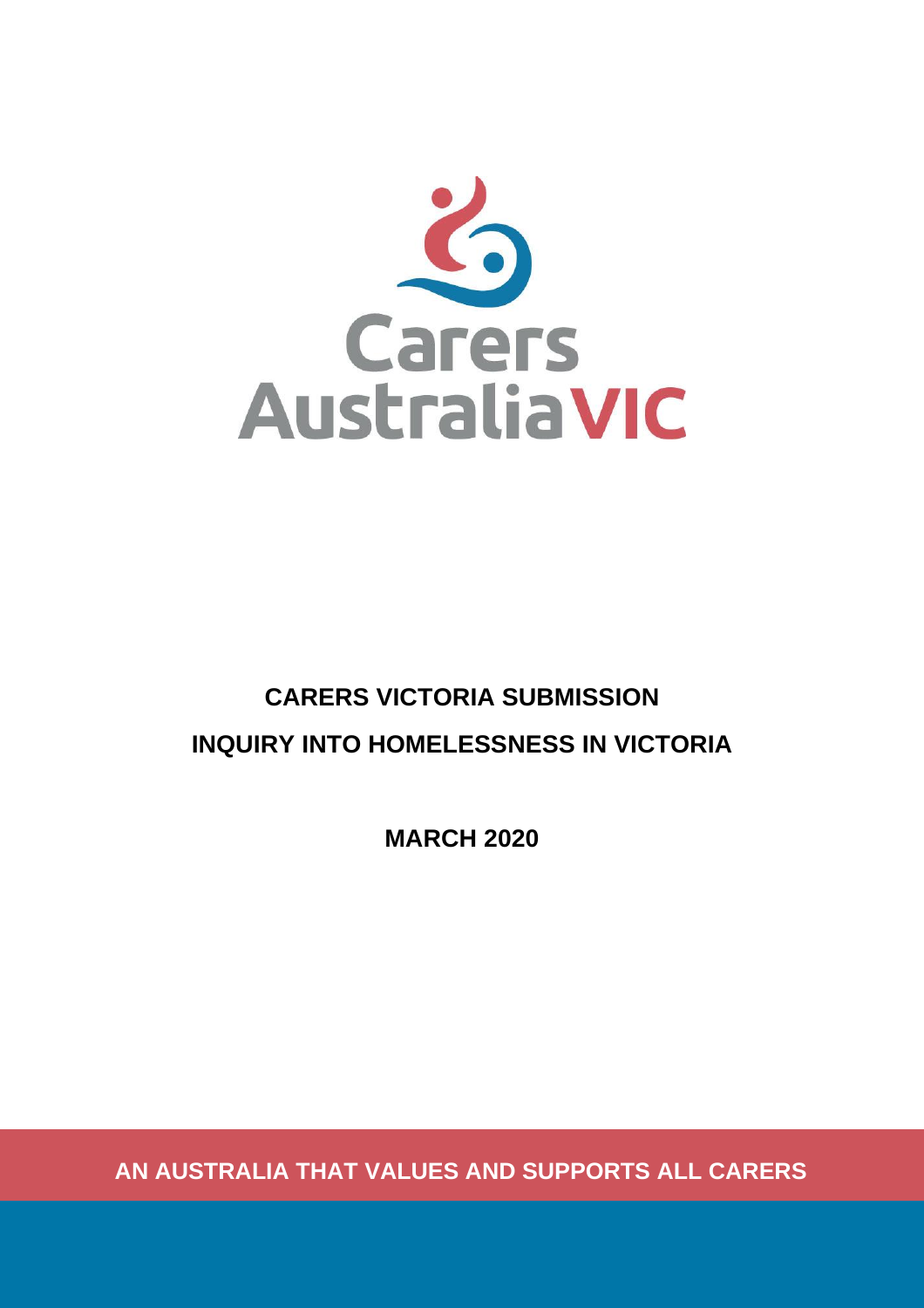### **ABOUT CARERS VICTORIA**

Carers Victoria is the state-wide peak organisation representing people who provide care. We represent more than 736,600 family carers across Victoria – people caring for someone with a disability, mental illness, chronic health issue or an age-related condition.

People receiving care could be a parent, child, partner, grandparent, other relative or friend. Carers Victoria is a member of the National Network of Carers Associations, and the Victorian Carer Services Network. Carers Victoria is a non-profit association which relies on public and private sector support to fulfil its mission with and on behalf of carers.

Carers Victoria is a membership-based organisation. Our members are primarily family carers, who play an important role in informing our work, contributing to advocacy and strategic aims, and distributing information more widely to other carers.

This policy paper was prepared by Carers Victoria's Policy and Research Team and is informed by insights gained through the delivery of carer supports and services. Carers Victoria frequently receives feedback from individuals, carer support groups, staff, network partners and committees. The case studies and quotes used throughout use pseudonyms to ensure carers' confidentiality.

© Carers Victoria 2020.

This work is copyright. Apart from any use as permitted under the *Copyright Act 1968*, all other rights are reserved. Requests and inquiries concerning reproduction and rights should be addressed to the Copyright Officer, Carers Victoria, PO Box 2204, Footscray, Victoria, 3011.

For information contact: Scott Walker Chief Executive Officer Carers Victoria Telephone: 03 9396 9500 Facsimile: 03 9396 9555 Email: [scott.walker@carersvictoria.org.au](mailto:scott.walker@carersvictoria.org.au) Website: [www.carersvictoria.org.au](http://www.carersvictoria.org.au/)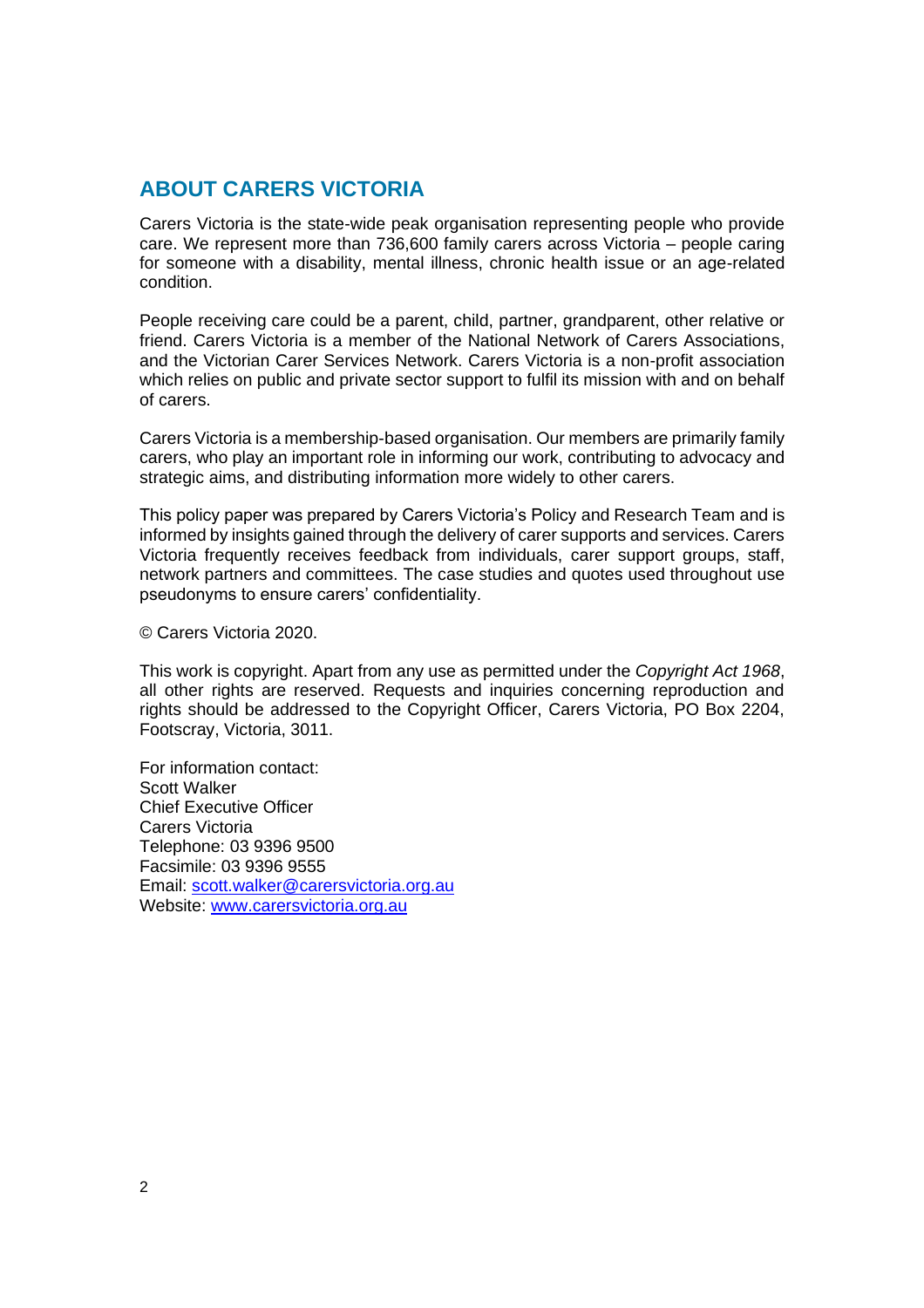# **CONTENTS**

| Further opportunities for policy reform to support all people in care relationships 13 |  |
|----------------------------------------------------------------------------------------|--|
| Revisions to Homes for Victorians needed to support carers' housing affordability in   |  |
| Maximising opportunities for home ownership for low income households  20              |  |
|                                                                                        |  |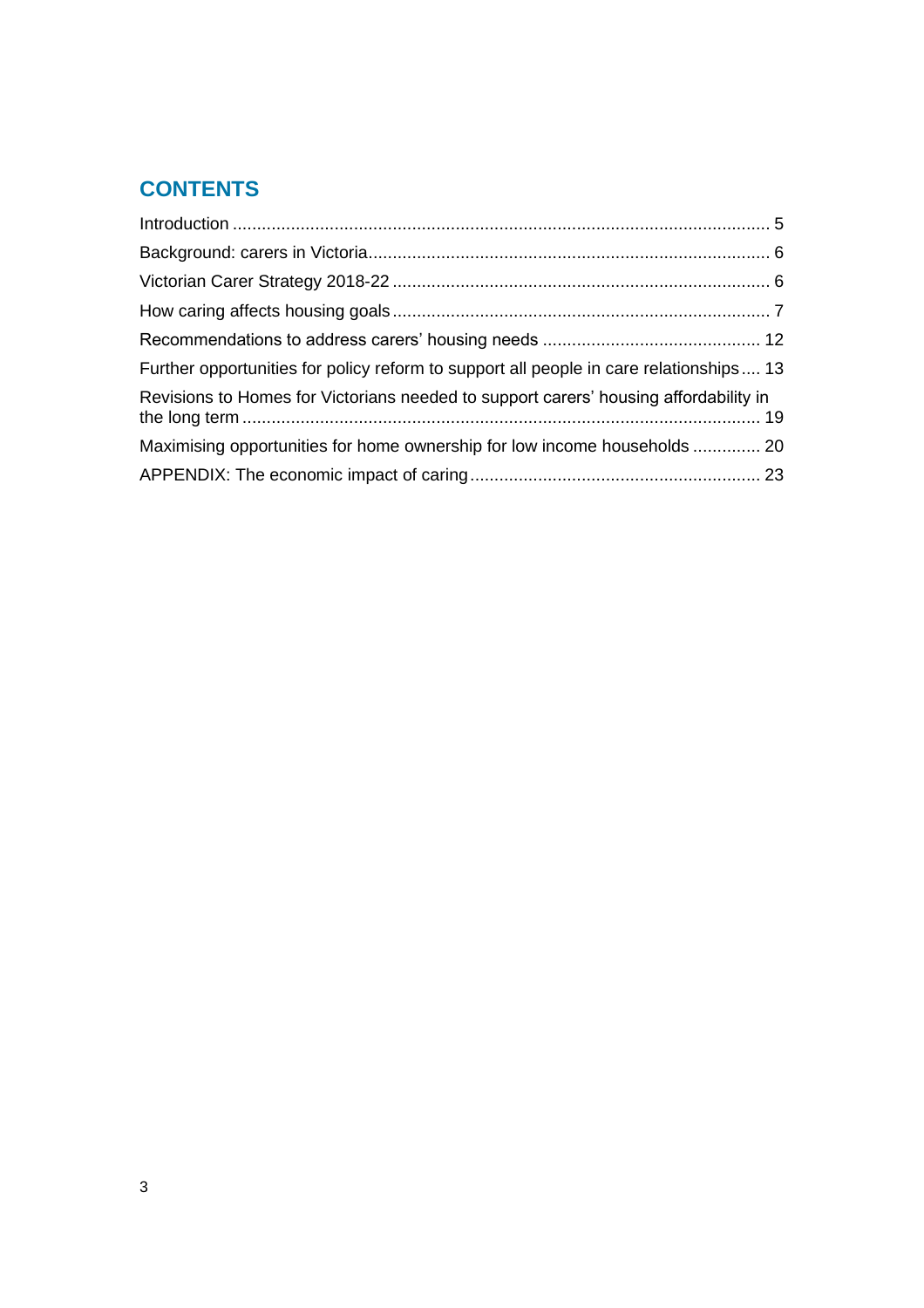### **Executive summary**

Carers Victoria commends the Legal and Social Issues Committee for inquiring into and considering the state of homelessness in Victoria. The number of people experiencing homelessness in Victoria has grown significantly and is now estimated at 24,817.<sup>1</sup>

There are three parts to this submission. The first discusses the economic consequences of care responsibilities and the subsequent impact on carers' opportunities to realise their housing goals. The second part considers three cohorts of people who require care and the interrelationship between housing, family and support needs: adults with disability living with their ageing parents, children with disability and people living with mental illness. In the third part Carers Victoria makes recommendations to improve the Government's current Housing strategy – 'Homes for Victorians'.

This submission does not intend to be prescriptive about what makes a good home. Carers Victoria believes individuals and households will have a range of needs and preferences when they think of housing goals. A housing goal can be as simple as having access to a secure physical structure which provides shelter to individuals or families. Built to universal design standards means physical or sensory disabilities are no barrier to living an ordinary life. A housing goal may also mean the opportunity to continue to live in one's community – despite rising costs – if one's home is improved by access to energy efficiencies (inbuilt or retrofitted). Housing goals can mean people from marginalised communities can envision one day when they are supported as homeowners rather than permanent tenants.

It is the purpose of this submission to highlight the significant barriers to carers' financial security. We will demonstrate carers are confronted with fewer options to achieve their housing goals in an environment where housing and other living expenses are increasingly unaffordable.

**Therefore, the recommendations made in this submission involve measures to improve access to affordable housing for Victorian carers in their own right by reforming service delivery in the housing, disability, ageing and mental health sectors. Carers Victoria also highlights the limitations of the 'Homes for Victorians' strategy and makes suggestions for its improvement.** 

At a foundational level, Carers Victoria urges the Government to view the provision of housing to the community as a positive investment which will reap economic and social benefits over time, rather than a low benefit to cost ratio with little or no return on investment and a high cost burden of managing tenants.

<sup>1</sup> Australian Bureau of Statistics (2016) 2049.0 – Census of Population and Housing: Estimating Homelessness, 2016 <https://www.abs.gov.au/ausstats/abs@.nsf/mf/2049.0>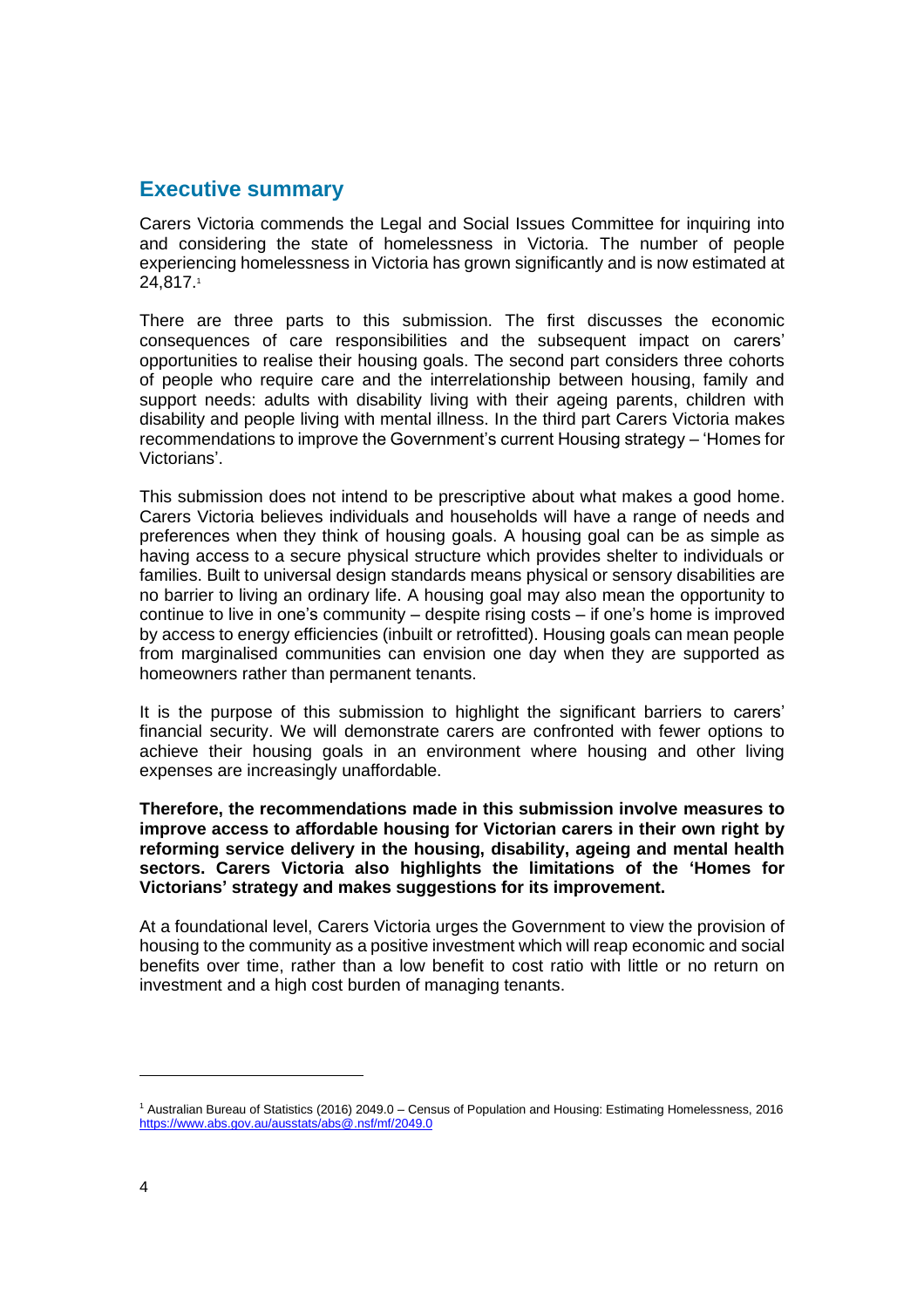### <span id="page-4-0"></span>**Introduction**

The purpose of housing for the general population is undergoing a transformation. In the 20th century, housing was primarily a place to care for children as they matured to independence in their 20s, leaving 'empty nesters' to downsize to smaller housing in retirement. In the 21st century, young adults live with their parents for much longer and there will be a far more significant role in care for adults as the population ages and becomes more vulnerable to disability.<sup>2</sup>

Housing for some groups of people takes on special meaning because the right of people with disability or mental illness to live with family or independently is relatively new. De-institutionalisation reforms resulted in the closure of the last remaining congregate care facility for people with a disability in 2019. Government policies continue to support the growing number of older Australians to age at home. Today the Victorian Government recognises housing is a basic human right. Yet, such policies rarely reflect on the availability, affordability and appropriateness of housing. Governments have presumed families will cover increasingly unaffordable costs of housing, while ignoring the fact that undertaking a caring role precisely impacts on an individual or family's ability to do so.<sup>3</sup>

Carers face significant barriers to their financial security. In an environment where housing and other living expenses are increasingly unaffordable, carers are confronted with fewer options to achieve their housing goals and those of their family member(s).

Carers Victoria believes the increased availability of affordable and appropriate housing will help sustain care relationships by fostering independence across the lifecourse in the same or different households. Some care relationships are supported and sustained by accessible transport or modifications such as wider doorways, bathroom hoists, ramps or lower kitchen benchtops, as well as specific environmental adjustments such as quiet rooms to minimise behaviours of concern. Other care relationships are supported when parties to the care relationship live independently of each other. Many economic factors and policies identified and discussed in this paper hinder care relationships from flourishing in the most appropriate housing situation.

<sup>&</sup>lt;sup>2</sup> Beer, A. Faulkner, D. The housing careers of people with a disability and carers of people with a disability AHURI issue 107, May 2009

<sup>&</sup>lt;sup>3</sup> Industrial Relations Victoria, Department of Premier and Cabinet (2020) Victorian Government Submission to the Commonwealth Government's Review of the Retirement Income System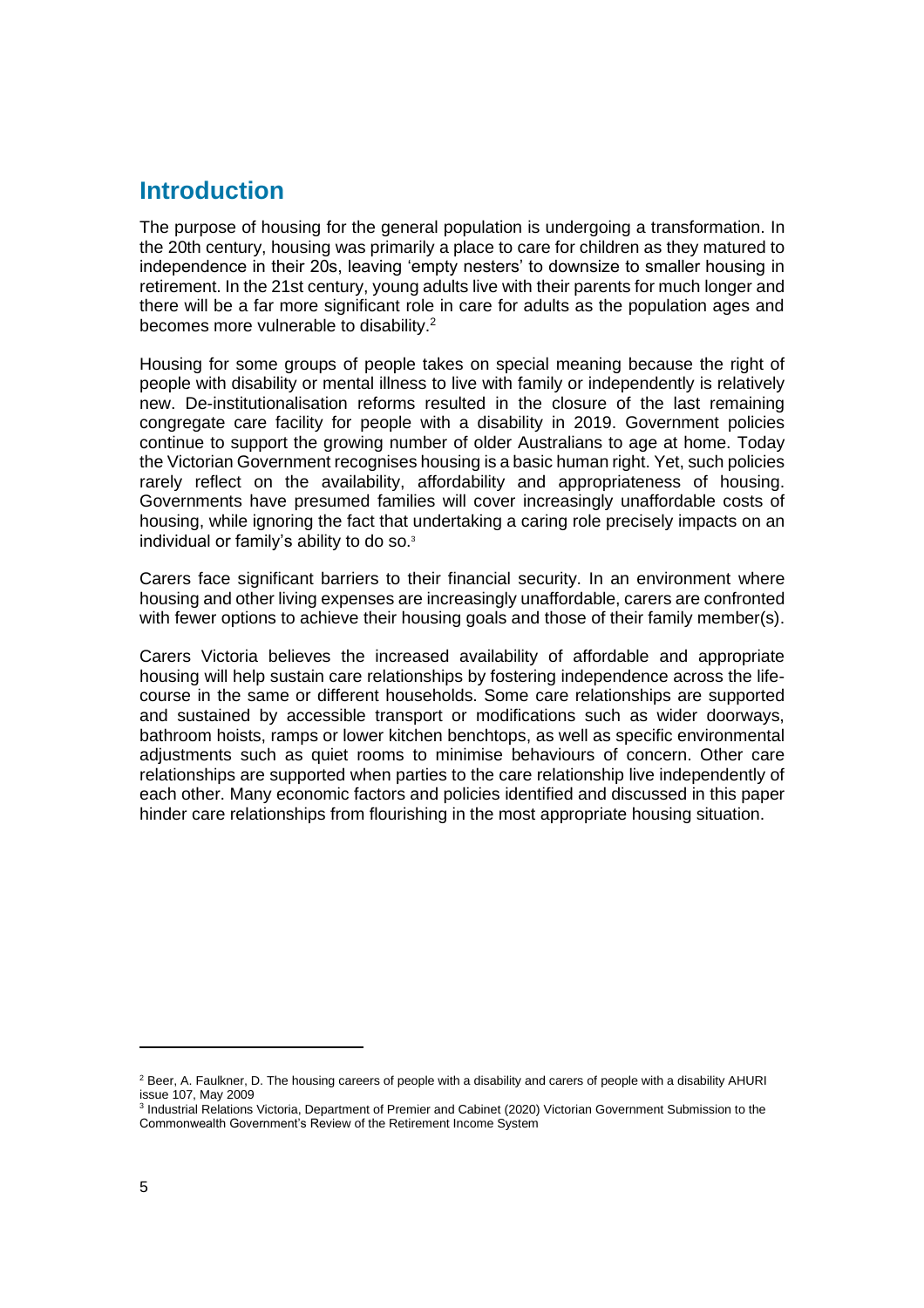### <span id="page-5-0"></span>**Background: carers in Victoria**

There are 736,600 Victorian carers, representing 13 per cent of Victoria's population:

- One in eight Victorians is an unpaid family or friend carer
- 55 per cent are women and 45 per cent are men
- 78 per cent live with the person receiving care
- 72 per cent live in major cities, 23 per cent live in regional areas and five per cent live in rural Victoria
- 10 per cent are young carers (<25 years), 68 per cent are aged 25-64 years and 22 per cent are aged 65+ years
- 31 per cent report living with a disability themselves
- 58 per cent participate in the workforce<sup>4</sup>, and
- Approximately 30 per cent of Victorian carers were born overseas.<sup>5</sup>

Carers who identify as Aboriginal and Torres Strait Islander or Lesbian, Gay, Bisexual, Transgender, Intersex and/or Queer/Questioning (LGBTIQA+) or who are under 15 years of age are yet to be consistently incorporated into carer data sets.

## <span id="page-5-1"></span>**Victorian Carer Strategy 2018-22**

Any recommendations emerging from the Inquiry into Homelessness should complement the whole of government Victorian Carer Strategy 2018-22 and strengthen future strategies.

The Strategy sets out a framework to better recognise and support carers and outlines ways carers, peak organisations, service providers and communities will work with the State Government to address five key priorities. For the purposes of the Inquiry into Homelessness, Priority Four is pertinent to the Committee's interest in the economic and policy factors that impact on homelessness.

The five key priorities are:

- 1. Carers have better health and wellbeing
- 2. Carers are supported in school, study and work environments
- 3. Carers can access support and services that meet their needs
- **4. Carers have less financial stress**
- 5. Carers are recognised, acknowledged and respected.<sup>6</sup>

<sup>4</sup> Australian Bureau of Statistics (2015), Survey of Disability, Ageing and Carers, Australia, Victoria, Catalogue # 4430.0

<sup>5</sup> http://www.nslhd.health.nsw.gov.au/Services/Carer/resourcesforcarers/Documents/Hidden%20Carers.pdf

<sup>6</sup> Carers Victoria, 2017. Developing a Victorian Carer Statement, pp. 46.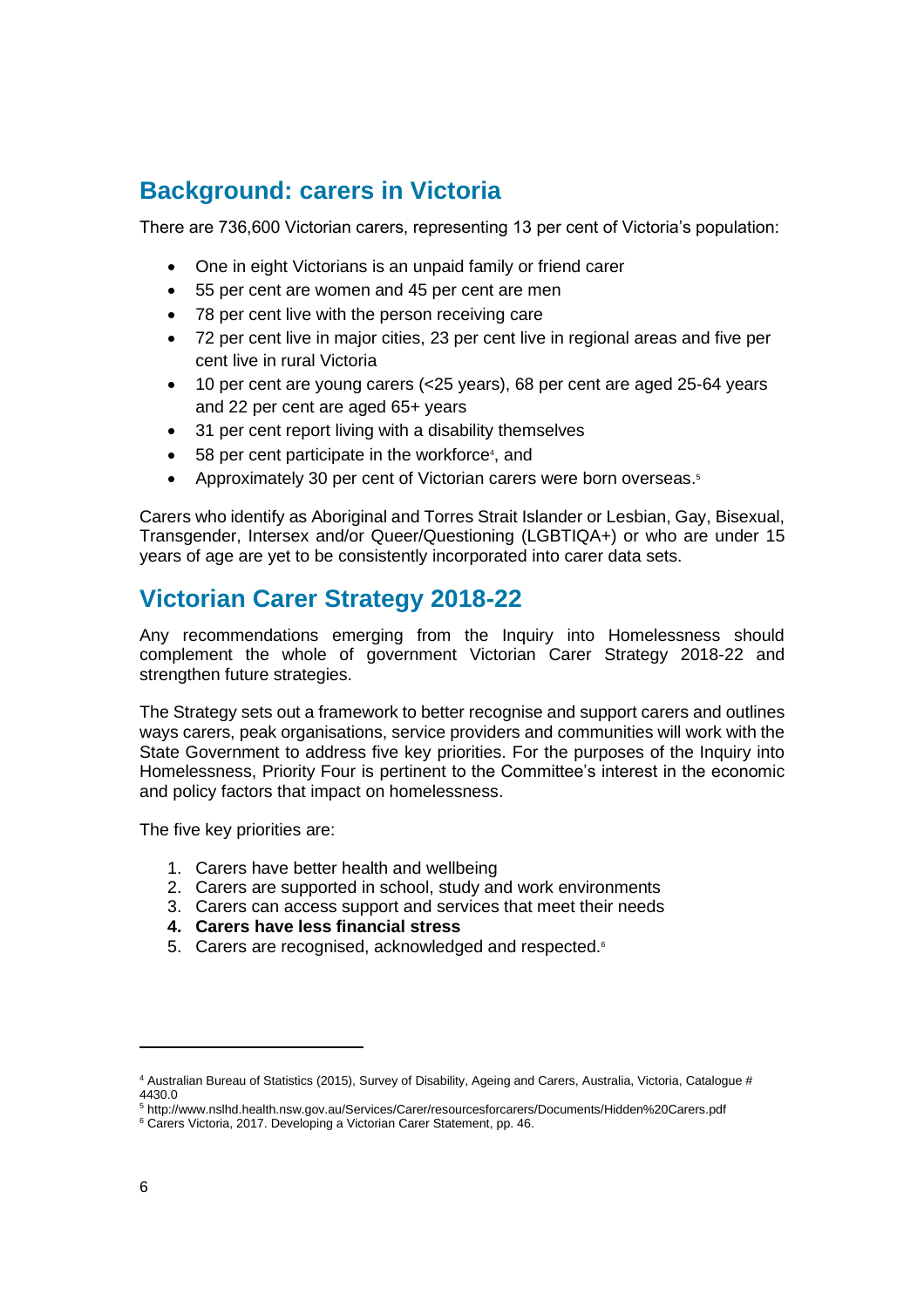Carers Victoria is committed to working with the Victorian Government to achieve these objectives which individually and collectively will all improve the lives of carers.

### <span id="page-6-0"></span>**How caring affects housing goals**

**Renting**

#### **Case study**

Jane is 70, divorced and the sole carer of her adult son John who lives with an Acquired Brain Injury (ABI). John receives the Disability Support Pension (DSP), has significant out of pocket medical costs and is unable to afford his private rental since his former partner moved out. Jane also lives in private rental due to a failed business some years ago which forced her to sell her home and other assets. She has a low superannuation balance. Although working full time in a professional role, Jane pays both her and her son's rent and is fearful for their housing futures. "I am well past 'retirement age', but I can't stop working until I see my son is secure. I'm more worried about him than myself because if he doesn't have me, he has no-one." Should Jane be forced to retire through ill health or redundancy, both she and her son will be at risk of homelessness.

Renting in the private market is becoming a long-term option for more Australians, including older people on fixed incomes and families with children. The Victorian Government's own reform of Residential Tenancies was prompted by the steady increase of people living in a rented property in Victoria, growing from 24.4 per cent in 1996 to 28.7 per cent in 2016.<sup>7</sup>

While renting has become more common among households in all income brackets, the Productivity Commission recently found "the strongest growth [in private renting] has been among low-income households, especially those with families".<sup>8</sup> As already stated in this submission, 50.2 per cent of Australian carers surveyed lived in a household in the lowest two income quintiles.

Many households' experience of rental stress is relatively short-lived (under 12 months) and is resolved by obtaining a higher income. However, other households experience longer-term housing stress by becoming 'stuck', with about half of these households still experiencing rental stress four years later.<sup>9</sup>

<sup>7</sup> ABS, 2016 Census.

<sup>8</sup> [https://www.pc.gov.au/research/completed/renters/private-renters.pdf,](https://www.pc.gov.au/research/completed/renters/private-renters.pdf) page 3.

<sup>&</sup>lt;sup>9</sup> Ibid.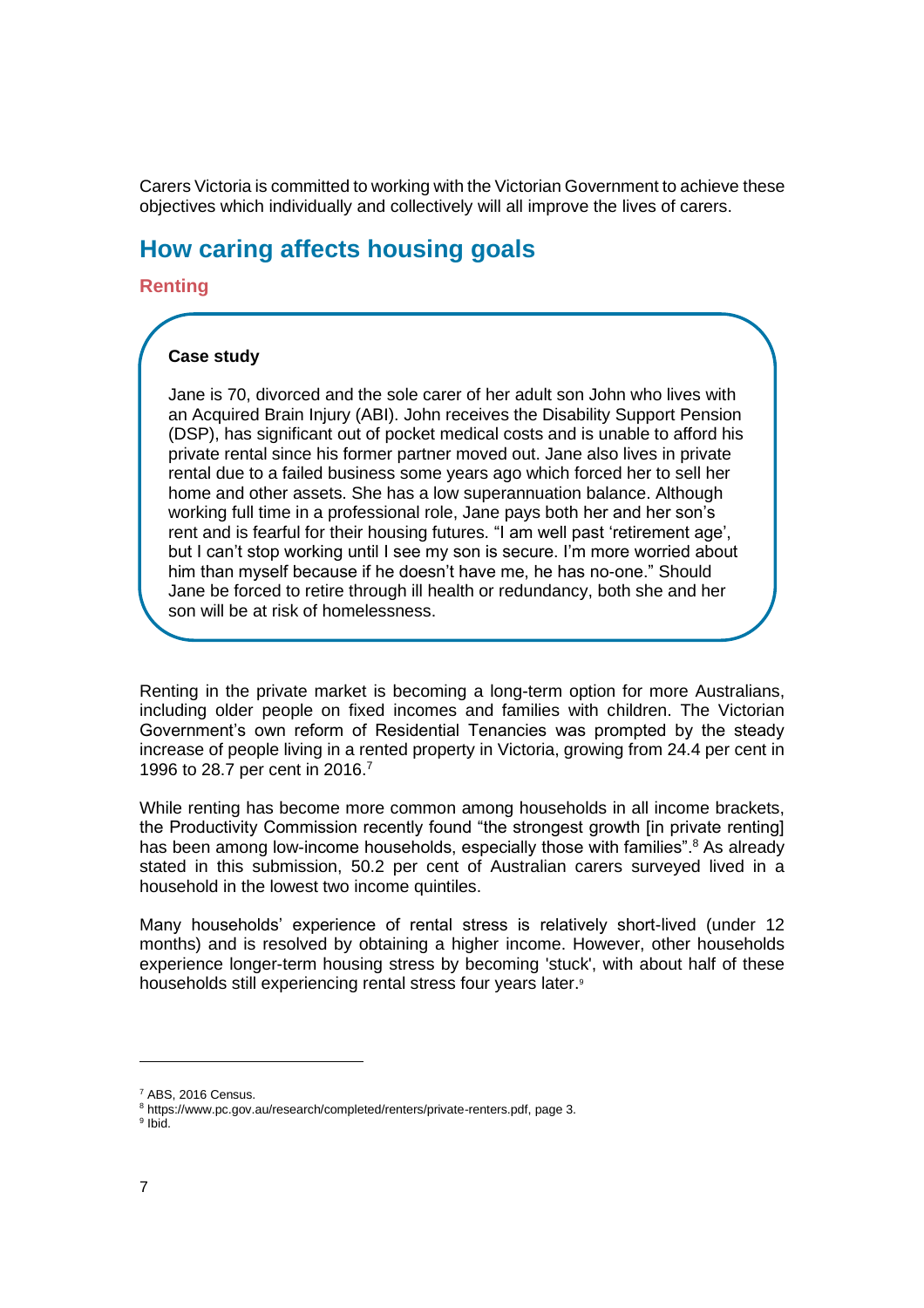Current median weekly rents are \$420 in metropolitan Melbourne and \$320 in regional Victoria. Clearly, carers' ability to afford median rents is affected – whether through reduced workforce participation or income support payments – unless supplemented by other income.<sup>10</sup>

"Particularly as a young person the norm is you move from house to house – you rent. My partner was kicked out of home by her parents for being queer and had to move in with me in a share house and that just does not work as a physically disabled person and when you move from house to house you have to ask what don't we need as much – can we have small step out the front, can we put up with that? How much of a step in the shower can we have before it is too much? And when it's too much we have to move around constantly. There is no real support for that. There are no resources for helping you find housing particularly as a queer person and particularly as a young carer."

Carer consultation participant

In circumstances of housing stress, carers may be referred to the Private Rental Assistance Program – a component of the 'Homes for Victorians' strategy – which can provide financial and social assistance in securing and maintaining a rental property; however, the effectiveness of this program in achieving long term housing security for carers is yet to be openly evaluated.

Another factor which impacts on quality of life for carers in rental housing is the ability to exercise their rights as tenants in the private rental market. Short and insecure tenures, coupled with limited capacity to make necessary modifications, make carers particularly uncompetitive in the private rental market. While the Victorian Government should be commended for addressing some of the systemic causes of this power imbalance in its Residential Tenancies Amendment Act (2018), as low-income renters, carers and the people for whom they care will continue to have fewer housing options, given the dominance of rental properties offered by investors whose primary motivation is to maximise their financial return.

Assumptions that relocation to areas of cheaper rental will alleviate the issue of housing affordability are unfounded. In fact, it is likely to create further problems for carers. Relocation to another property or area for cheaper rent is often involuntary and particularly "disruptive for low-income households, families with children, older people and people with a disability".<sup>11</sup> For carers, relocation will interrupt disability, community mental health or aged care services and new providers may need to be

<sup>10</sup> <https://www.dhhs.vic.gov.au/publications/rental-report>

<sup>11</sup> [https://www.pc.gov.au/research/completed/renters/private-renters.pdf,](https://www.pc.gov.au/research/completed/renters/private-renters.pdf) page 2.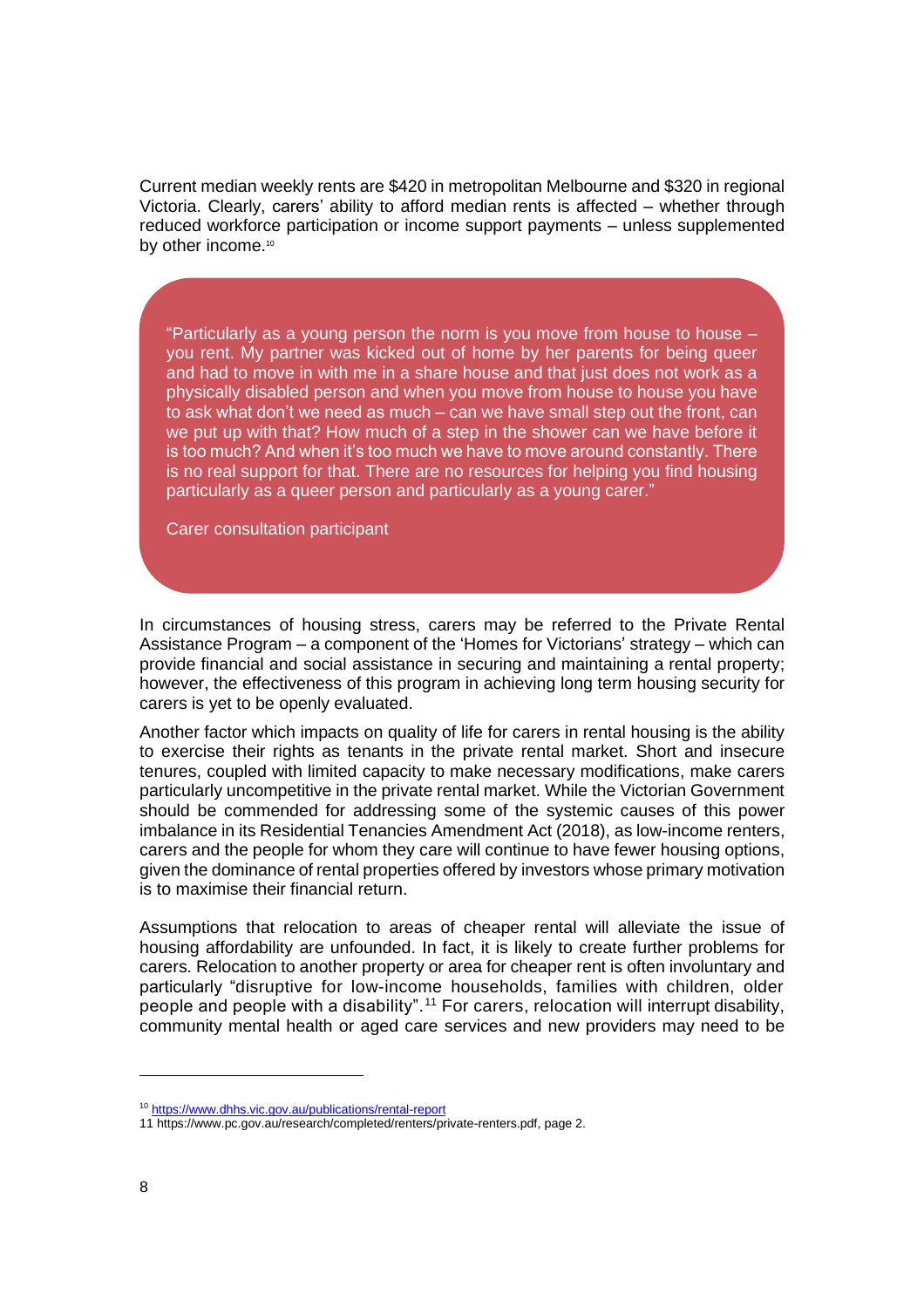found and contracted – an already significant burden on carers. It has been widely reported people with complex needs are most at risk of 'thin disability service markets' because of low NDIS pricing and poor employment conditions. Moreover, children have to change schools, work may be unavailable and friendship and social groups change. Moreso, stability and predictability are particularly crucial for people on the Autism spectrum, some of whom will display behaviours of concern when routines change.

#### **Home ownership**

A landmark report published by the Australian Housing and Urban Research Institute (AHURI) in 2009, *The housing careers of people with a disability and carers of people with a disability,* starkly illustrates carers' very strong preferences for home ownership because this is perceived as providing security of tenure for the person they care for and autonomy for making home modifications. In the study, 65 per cent of carers were outright owners of their home. The report found that carers who own their own homes do so at the expense of holding other assets such as superannuation. Those purchasing homes are more likely to be in mortgage stress than other homeowners.

Caring families are increasingly more likely to fall out of home ownership or unable to secure finance for a home loan in the first place. In the AHURI study, 44 per cent of carers became tenants because of relationship breakdown, the costs associated with providing care or the loss of employment. Further statistics illustrate carers aged 15 – 34 years are significantly less likely to own their own home (37 per cent) than noncarers of similar age (44 per cent).**<sup>12</sup>**

In the current housing market, home ownership – particularly in metropolitan areas – relies heavily upon the household having a dual income or considerable assets to raise a deposit and service a large loan. Over 40 per cent of people in Victoria in receipt of Carer Payment are not partnered.<sup>13</sup>

Significant maintenance costs are another major factor in financial insecurity. Carers Victoria's Western Metropolitan Carer Support Program frequently uses brokerage funds to perform important safety maintenance.

#### **Intersecting vulnerability: age, gender and cultural background**

Several factors, including length of care role, intensity and residential location, can affect the severity of economic disadvantage of individuals. Factors which are less in one's control, such as age, gender and cultural background add an extra layer of vulnerability to experiencing or being at risk of homelessness and the complexity of responses needed to address it.

<sup>12</sup> Beer, A. and D. Faulkner (2009) The housing careers of people with a disability and carers of people with a disability, Australian Housing and Urban Research Institute, p 39.

<sup>&</sup>lt;sup>13</sup> Commonwealth Rent Assistance (CRA) by Primary payment type, December 2017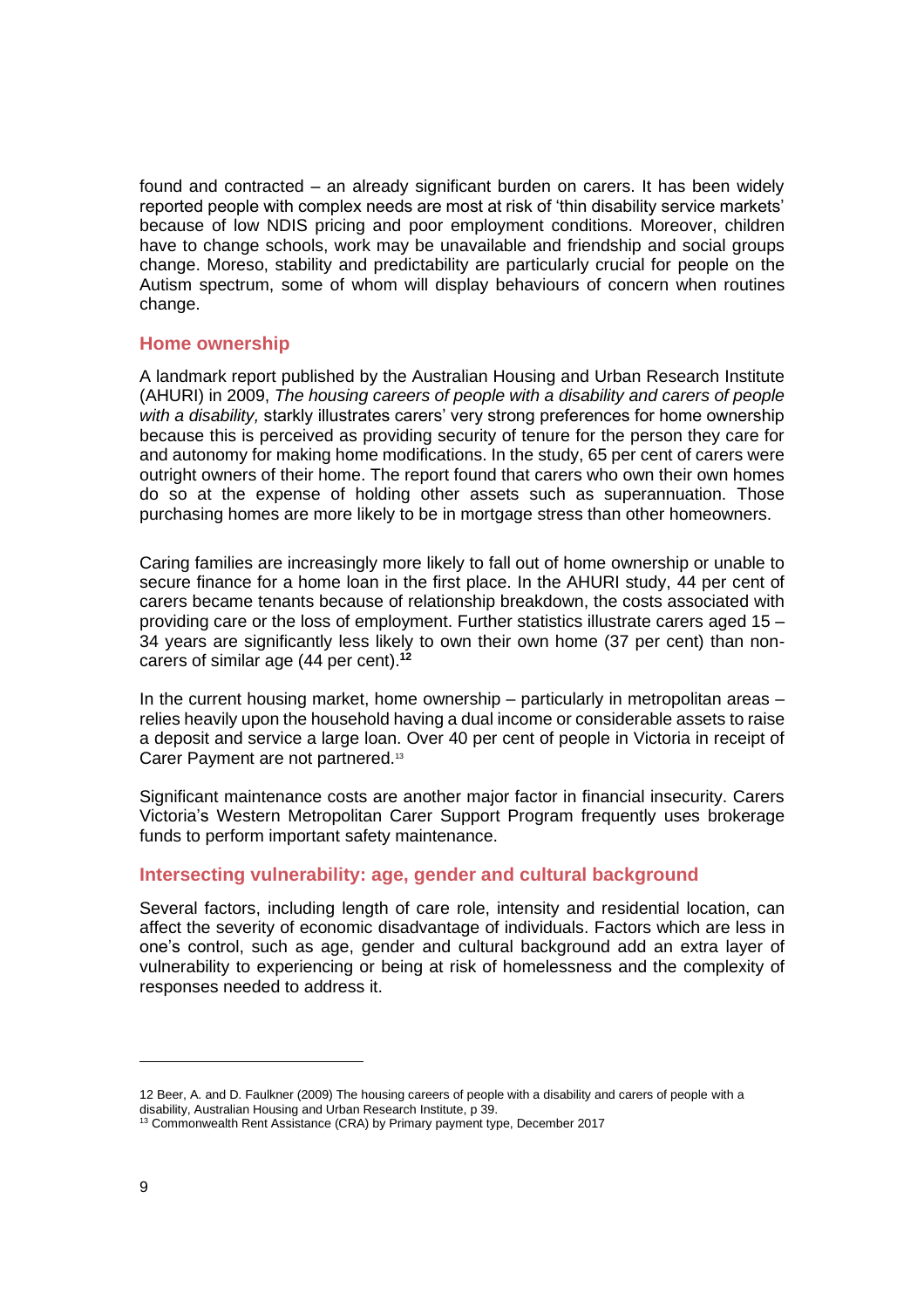Caring is a predominantly female activity, with ABS data showing 66 per cent of Victorian primary carers are women and 401,500 females have caring responsibilities.<sup>14</sup> Across the life-course women experience more financial insecurity than men because their employment is more likely to be interrupted by child-rearing and caring roles; for instance, around 45 per cent of all female carers in Victoria are between the prime working age of 45 and 64 years. Male carers are more likely to take on a caring role at the 'bookends' of life – under 24 years and in retirement.<sup>15</sup>

Difficulties in juggling caring roles with employment mean women are less likely to obtain work commensurate with their qualifications and experience. Females are more inclined to take on part time or casual work to maintain much needed flexibility, but miss out on other employment benefits such as career progression. In addition, the majority of women work in industries such as healthcare and social assistance, education and training, retail and hospitality which are characterised by low pay and high job insecurity<sup>16</sup> Single older women enter retirement age with more reliance on the Aged Pension than single men of the same age and about a third are living in income poverty.<sup>17</sup>

Older women are fastest growing cohort of people experiencing homelessness in Australia due to a range of factors including family violence, relationship changes or sudden unemployment. The death of a partner is also likely to have a negative impact on a woman's housing situation, particularly for women in the private market. The loss of a second income to sustain housing can result in acute financial insecurity, compounding their grief and loss.

Homeless women are more likely to 'self-manage' their situation through strategies such as partnering up, moving between family and friends, and applying for jobs which provide housing. These women are often reluctant to seek housing assistance as they do not identify as homeless (or as at risk) or are embarrassed to do so.<sup>18</sup>

<sup>14</sup> .The Australian Bureau of Statistics defines primary carers as people who provide the most assistance to a person with disability with one or more of the core activities of mobility, self-care or communication: Australian Bureau of Statistics (2018) Disability, Ageing and Carers, Australia: Summary of Findings

<sup>15</sup> Carers Victoria analysis of 2012 ABS Survey of Disability, Ageing and Carers, Victorian data tables, accessed at abs.gov.au.

<sup>16</sup> Australian Human Rights Commission Older Women's Risk of Homelessness: Background Paper (2019)

 $17$  Ibid.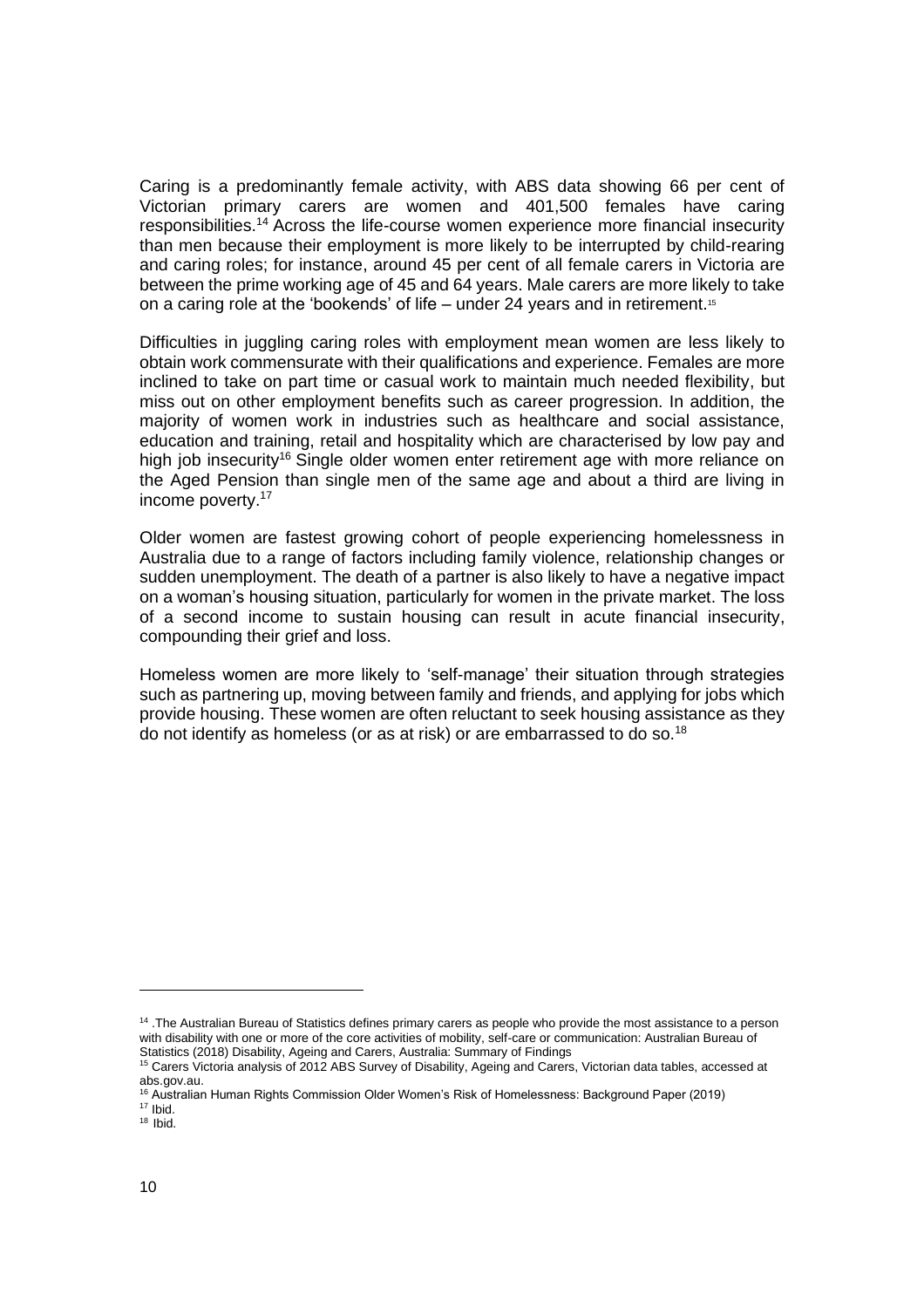#### **Case study**

Ms Yang is 60 years old and migrated to Australia in 2017 under a partner visa. After experiencing family violence, Ms Yang now has a Temporary Resident Visa and is being supported to apply for permanent residency.

Ms Yang provides 24/7 care for her father Mr Wu (aged 84 years) who has dementia and a brain haemorrhage. Mr Wu lives in Australia on a Bridging Visa and requires support with all daily living, special equipment to move between his bed to the wheelchair and toilet. He also uses an electric adjustable bed which was provided by the hospital. Ms Yang does not drive and uses public transport for travel.

Ms Yang and her father are currently experiencing a precarious housing situation. They have lived in a unit in the backyard of their landlord for approximately a year. While the accommodation was advertised as being fully furnished. Ms Yang soon realised the fridge did not work and complained to the owner. The owner refused to repair the fridge and instead asked her to vacate the premises. The landlord verbally threatened Ms Yang that if she did not leave by early February, he would cut the water and electricity utilities.

Carers Victoria inquired to a number of homeless and/housing services on Ms Yang's behalf but her visa status leaves her and her father in a particularly precarious situation. Ms Yang has a Medicare card but neither she nor her father are eligible for Centrelink benefits including Carer Payment. They receive a pension from China.

The Justice Connect service can only assist if tenants have received a written eviction order. Home at Last can only refer clients to the Victorian Housing Register if the client has an Australian income. They have some capacity to pay rent in the private market but will need assistance to visit properties and fill in applications; however, Ms Yang is likely to need financial assistance to fund part or the whole cost of relocation.

Ms Yang wants to continue to care for her father at home. She receives six hours of respite per week during which time she buys food.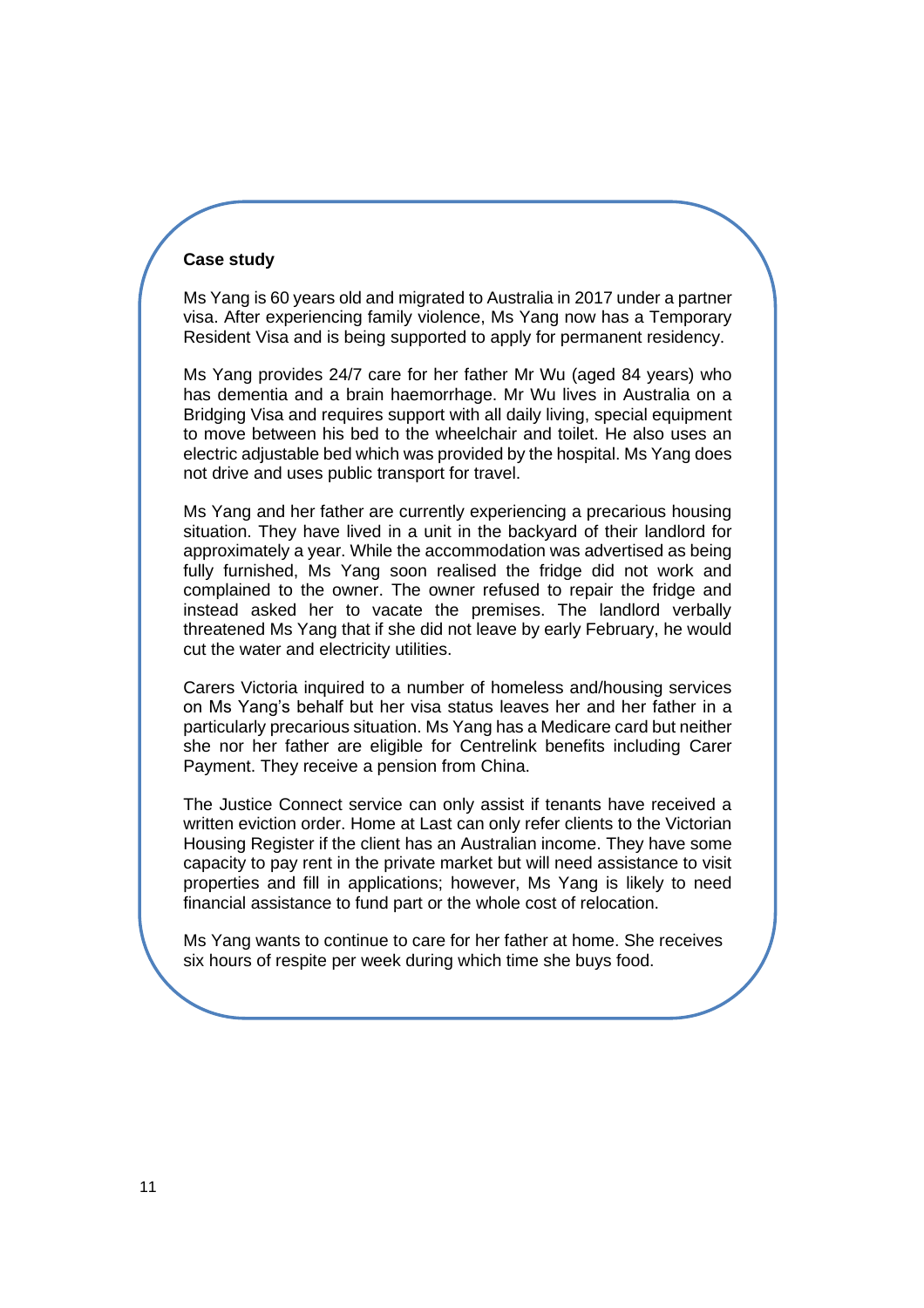### <span id="page-11-0"></span>**Recommendations to address carers' housing needs**

Given care roles can have a significant impact on the financial security of individuals and households, in a context of increased housing and living costs, carers are likely to be at high risk of homelessness yet do their best to provide housing for other vulnerable members of our community.

Yet carers who experience or are at risk of being homelessness remain hidden because data about individuals in care relationships seeking housing support is not systemically collected and shared among key agencies. Capturing care responsibilities of people who are experiencing or at risk of being homelessness is fundamental to recognising the impact of unsupported care relationships and is complementary to the goals of the Victorian Carer Recognition Act (2012) and the Victorian Carer Strategy (2018-2022).

Carers Victoria recommends the Victorian Government commit to support people in care relationships achieve their housing goals by mandating collaboration between government departments delivering services to people with disability, mental or chronic illness, older people with care needs and housing, as well as any other business units with a focus on vulnerable populations. The outcome of such collaboration should include:

- 1. Requiring Homelessness and Housing services to identify carers and report on carers accessing services in their minimum data set to inform service delivery and evaluation; questions used should refer to definitions captured with the Victorian Carer Recognition Act 2012 and focus on care responsibilities rather than ask people if they identify as a carer.
- 2. Embedding 'no wrong door' pathways in existing and emergent carer services for carers who are experiencing or at risk of being homeless and include referrals to the Private Rental Assistance Program, No Interest and Step Up Loans.
- 3. Promoting the Home Renovation Loan Scheme and subsidies to install rooftop solar panels and/or batteries to people in care relationships.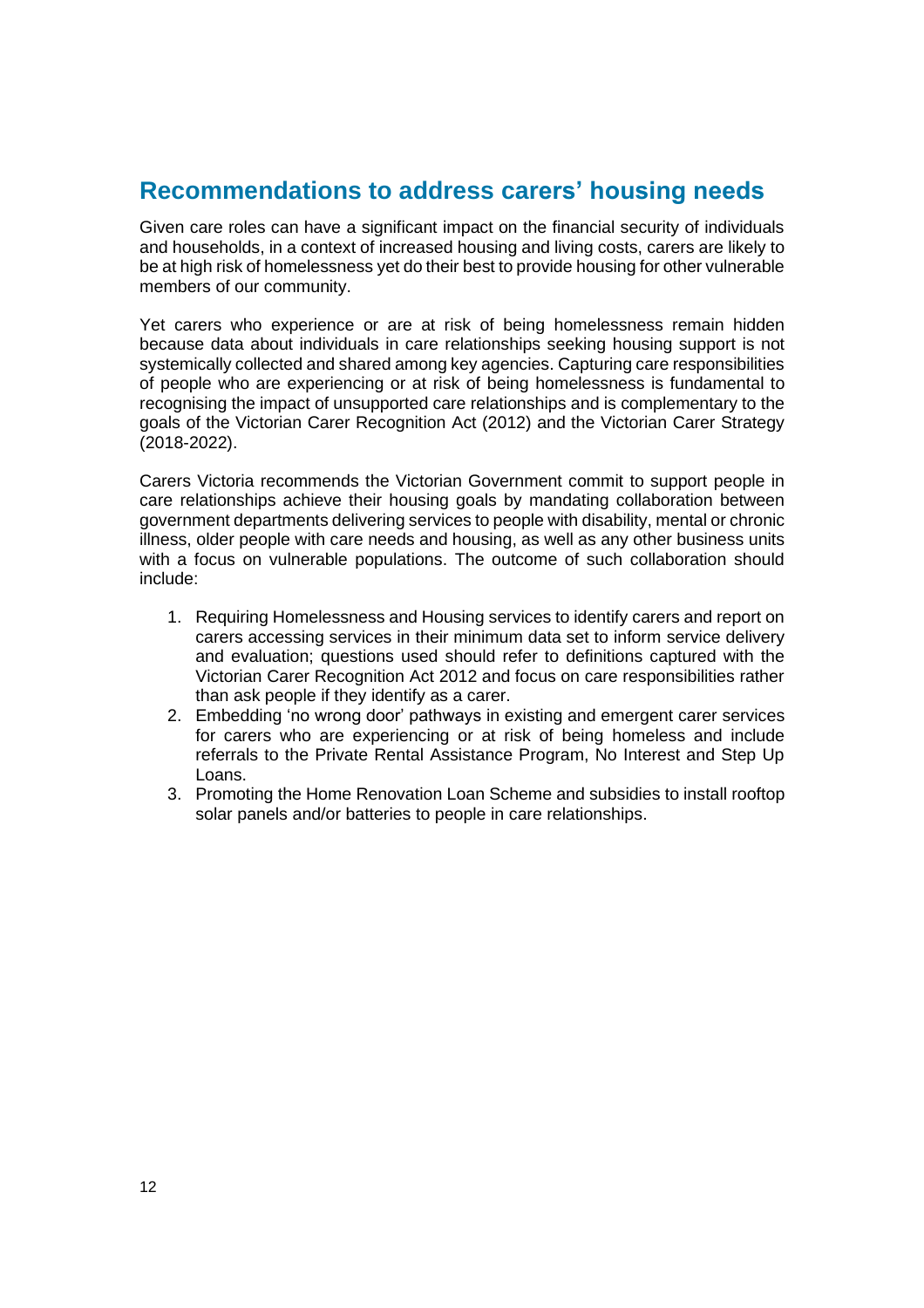### <span id="page-12-0"></span>**Further opportunities for policy reform to support all people in care relationships**

#### **Hidden homelessness: Adults with disability living with elderly parents**

An emerging crisis is the increasing homelessness of adults with disability who have lived in the parental home their entire lives. Families are the primary source of housing (or housing assistance) for adults with a disability. The Australian Institute of Health and Welfare reporting for 2016-17 shows out of 330,984 service users, 50.4 per cent ( $n= 147,936$ ) live with family; 25 per cent live alone; 24.6 per cent live with others.<sup>19</sup> Other statistics show 23,500 Australians living with an intellectual disability are aged over 35 years and live in the family household.<sup>20</sup> Their parent carers are ageing, with 17,700 older parent carers aged over 65 years in Australia still living in the same household as the person for whom they care.<sup>21</sup>

The Victorian Government has consistently neglected to formulate a strategy to support people with disability to live independently of their ageing parents. The current State Disability Plan 2017-2020 *Absolutely Everyone* reinforces this invisibility by making no mention of people in these circumstances, instead only referring to young people in nursing homes. Consequently, the Department of Health and Human Services Disability Action Plan 2018-2020 makes no reference to this cohort.

This policy drift has occurred over decades. Prior to the introduction of the National Disability Insurance Scheme, DHHS maintained the Disability Support Register to record individuals who wished to live independently of family (albeit in group homes); however, anecdotal evidence from case workers and parents across Victoria reported many families and carers were discouraged from applying because of the extensive waitlist. Once NDIS legislation began to take shape in 2013, families and carers were advised to wait for the new system. Unfortunately, the NDIS has inherited these policy settings and the numbers of participants who are likely to be eligible for specialist disability accommodation (SDA) provisions is a fraction of those who live with their family. The National Disability Insurance Agency estimates 28,000 of participants will be eligible for SDA funded supports; this equates to approximately six per cent of NDIS participants. 22

Many ageing parents have expressed concern that the eligibility criteria for SDA funded supports specifically excludes their adult children on the basis they have 'only' have intellectual disability rather high physical support needs. Carers Victoria believes this approach is short-sighted and does not anticipate the support needs of participants will only increase with age – as with the rest of the population.

<sup>&</sup>lt;sup>19</sup> Importantly the housing situation of 37,329 service users were not counted or stated.

<sup>20</sup> ABS, (2012), Intellectual Disability, Cat # 4433.0.55.003, Table 12

<sup>21</sup> ABS, (2016), Disability, Ageing & Carers, Cat # 443.0, Table 39.1

<sup>&</sup>lt;sup>22</sup> National Disability Insurance Agency (2018) [Specialist Disability Accommodation: Provider and Investor Brief.](https://www.ndis.gov.au/providers/housing-and-living-supports-and-services/housing/specialist-disability-accommodation/sda-provider-and-investor-brief)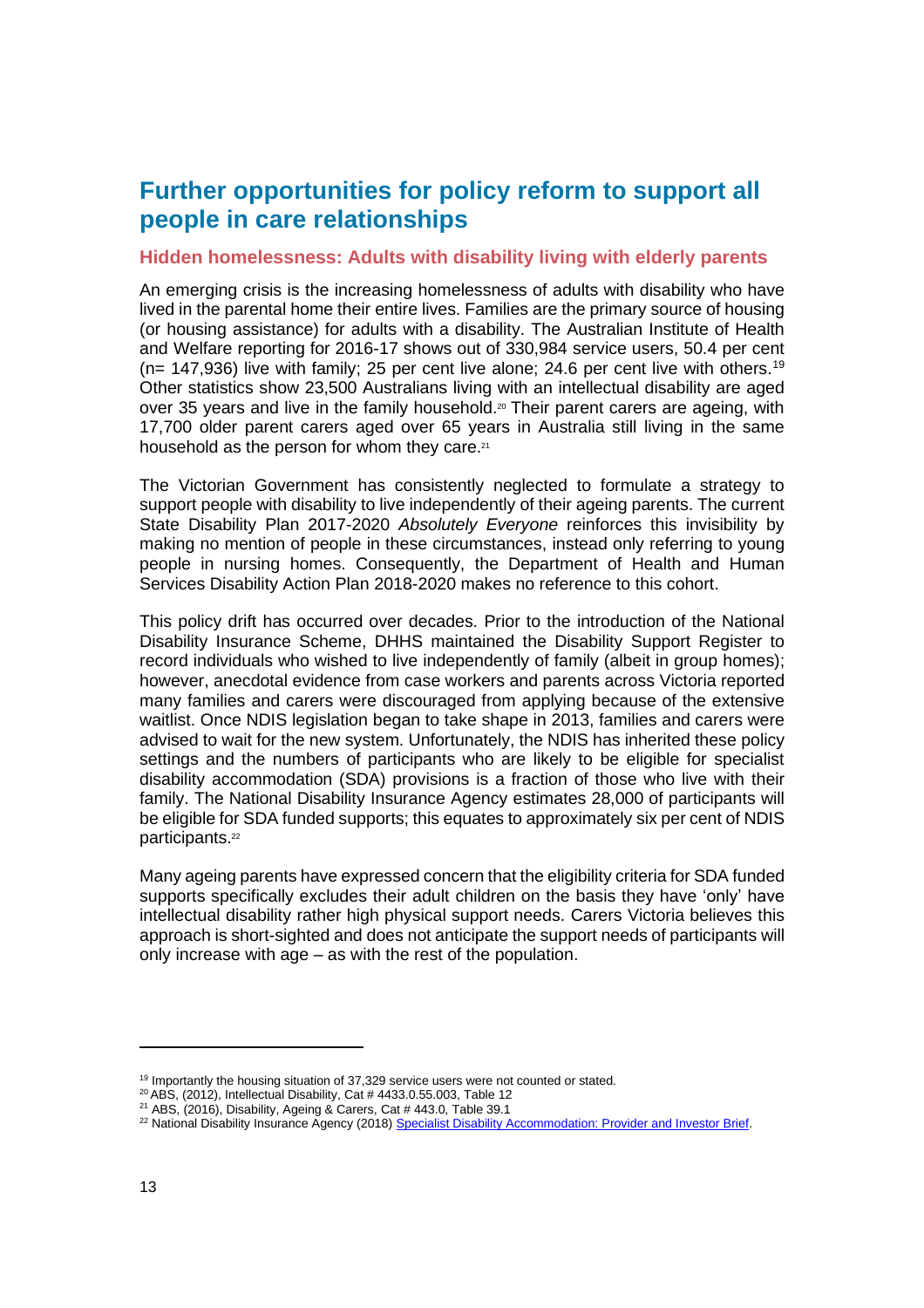"Older families who chose to keep our person at home are at a severe disadvantage. No ageing parent that I know has a succession plan in place, as we cannot put that burden on our other children who have families of their own. Which means as we die, a housing package will have to be allocated urgently and assistance from the agency to find homes and try and settle our family member into care."

Letter from Community Lifestyle Accommodation Inc to Hon Dan Tehan MP and Hon Martin Foley MP August 2018

Further, the NDIA's failure to collect truly aspirational housing data means planning meetings are not sufficiently future-oriented to consider the housing and support needs of participants, their families and carers. The absence of data collection to forecast demand in housing for people with disability is concerning given the NDIS is the first national opportunity to do so.

Without adequate support for families and carers, people living with intellectual disability in particular are often faced with crisis intervention when his/her parent(s) becomes too unwell to continue their caring role or suddenly dies, resulting in 'double shock' experience of grief for the person they have lost and loss of their family home.<sup>23,24</sup> Inappropriate accommodation arrangements are often made as a result of rapid allocation during crisis. Others fall through data collection gaps, for example moving in with an adult sibling or other relative or entering a hospital, nursing home or supported residential service (SRS).

#### **Recommendations**

4. The Victorian Government includes specific performance indicators in the Bilateral Agreement with the Commonwealth Government and NDIA to support the transition of adults with disability living with ageing parents into **appropriate** accommodation, well supported by their remaining family (if any), community and formal supports. These indicators should include measures to address the housing needs of parents and support them to secure funding to cover any financial contributions the person with disability contributed to the family home.

 $23$  Gorfin, L. & McGlaughlin, A. (2004), Planning for the future with adults with a learning disability living with older carers, Housing Care and Support, 7:3.

<sup>24</sup> Bitner, G. & Franz, J. (2010), Socially adaptable housing: new housing model for families living with disability, University of Auckland, New Zealand, p 4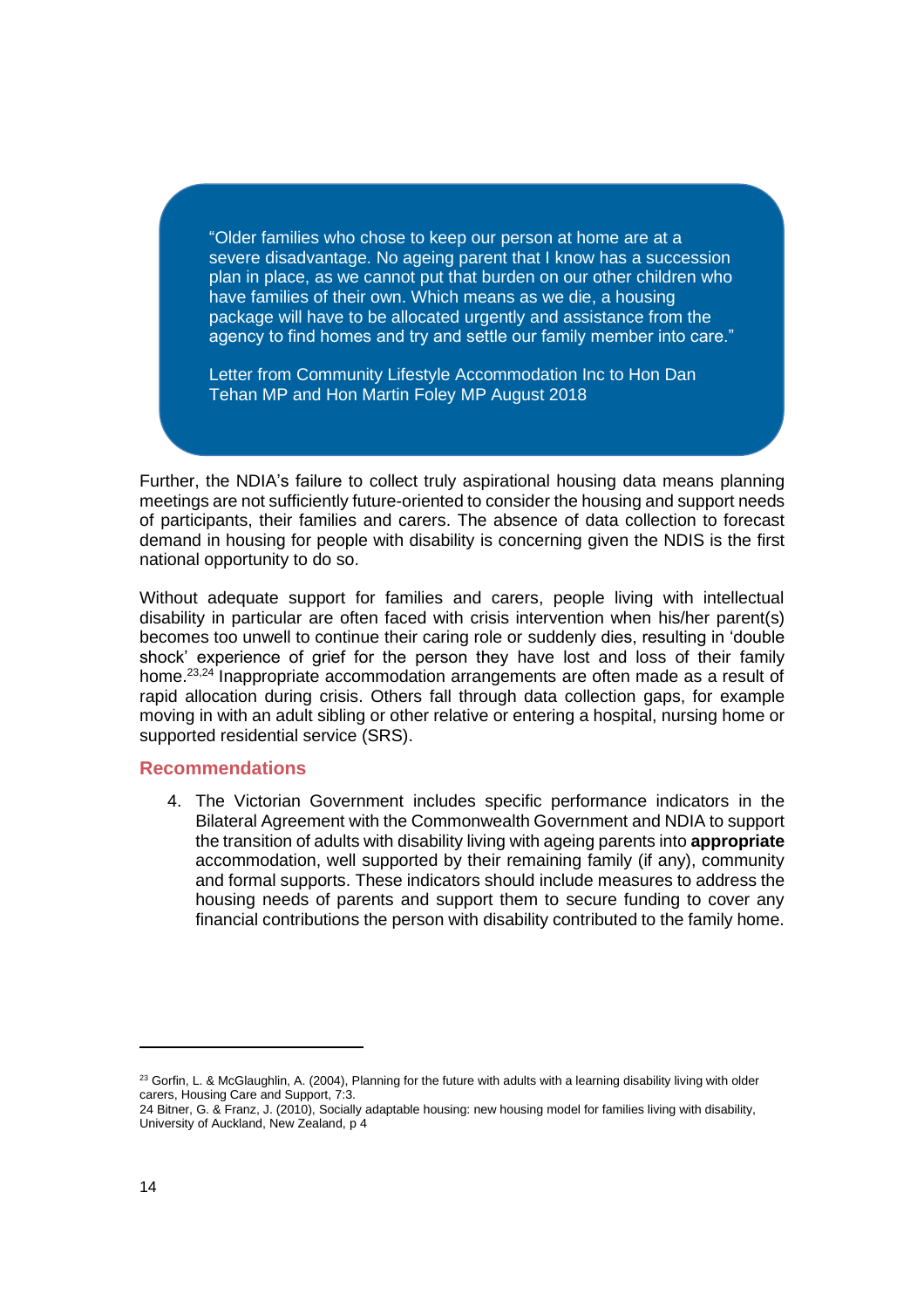#### **Families of children with disability**

One of the risk factors for entering homelessness identified by Professor Guy Johnson in his presentation to the Legal and Social Issues Committee (22 November 2019) is whether a person has ever been in state care. The risk of 'relinquishment' into state care is particularly high for some children with disabilities when their unsupported families are no longer able to manage their care needs, particularly in contexts of unstable housing.

The Victorian Equal Opportunity and Human Rights Commission undertook its own research into 'relinquishment' of children with disability.<sup>25</sup> It found a number of potential risk factors for relinquishment such as financial pressure, unmet need for support, including inadequate access to respite, behavioural support and other services, and carer exhaustion, including where this leads to ill health, depression or anxiety.<sup>26</sup>

Historically, parents have had to be persistent and well-resourced advocates to secure more support for their family from DHHS but in the worse cases parents were forced to 'relinguish' their children to permanent out of home care.<sup>27</sup> The transition from the State disability service system to the NDIS will only change the situation for some participants, families and carers. At a superficial level it is easy to think the transition is exacerbating problems for many families simply because of its novelty and implementation issues, such as poor recruitment and training of planners who develop plans to organisational-level cost-cutting or efficiency drives for juvenile participants.<sup>28</sup>

However, Carers Victoria believes the Committee should recognise a deeper analysis reveals funding in NDIS plans is predicated on narrow assumptions about normative parental responsibility for children, without adequate consideration of the complexity of caring for children whose needs are not comparable to children of the same age. Some children may also exhibit behaviours of concern, including extreme violence towards their parents, siblings or friends. Parents may also have their own chronic illnesses, disabilities, and provide care for other children or family members.

#### **Recommendations**

5. The Victorian Government develops a coordinated action plan to prevent 'relinquishment' of children with disability with stakeholders at all levels, including families and carers, advocacy groups, the Equal Opportunity and Human Rights Commission, the Office of the Public Advocate and Commission for Children and Young People.

<sup>&</sup>lt;sup>25</sup> The controversy of this term should be appreciated.

<sup>&</sup>lt;sup>26</sup> Victorian Equal Opportunity and Human Rights Commission (2012) Desperate measures: the relinquishment of children with disability into state care in Victoria, Melbourne, page 9.

<sup>27</sup> Victorian Equal Opportunity and Human Rights Commission (2012) Desperate measures: the relinquishment of children with disability into state care in Victoria, Melbourne

<sup>28</sup> [https://www.theage.com.au/national/darkest-moments-why-two-mothers-are-considering-giving-up-their-children-](https://www.theage.com.au/national/darkest-moments-why-two-mothers-are-considering-giving-up-their-children-20191217-p53kva.html)[20191217-p53kva.html](https://www.theage.com.au/national/darkest-moments-why-two-mothers-are-considering-giving-up-their-children-20191217-p53kva.html)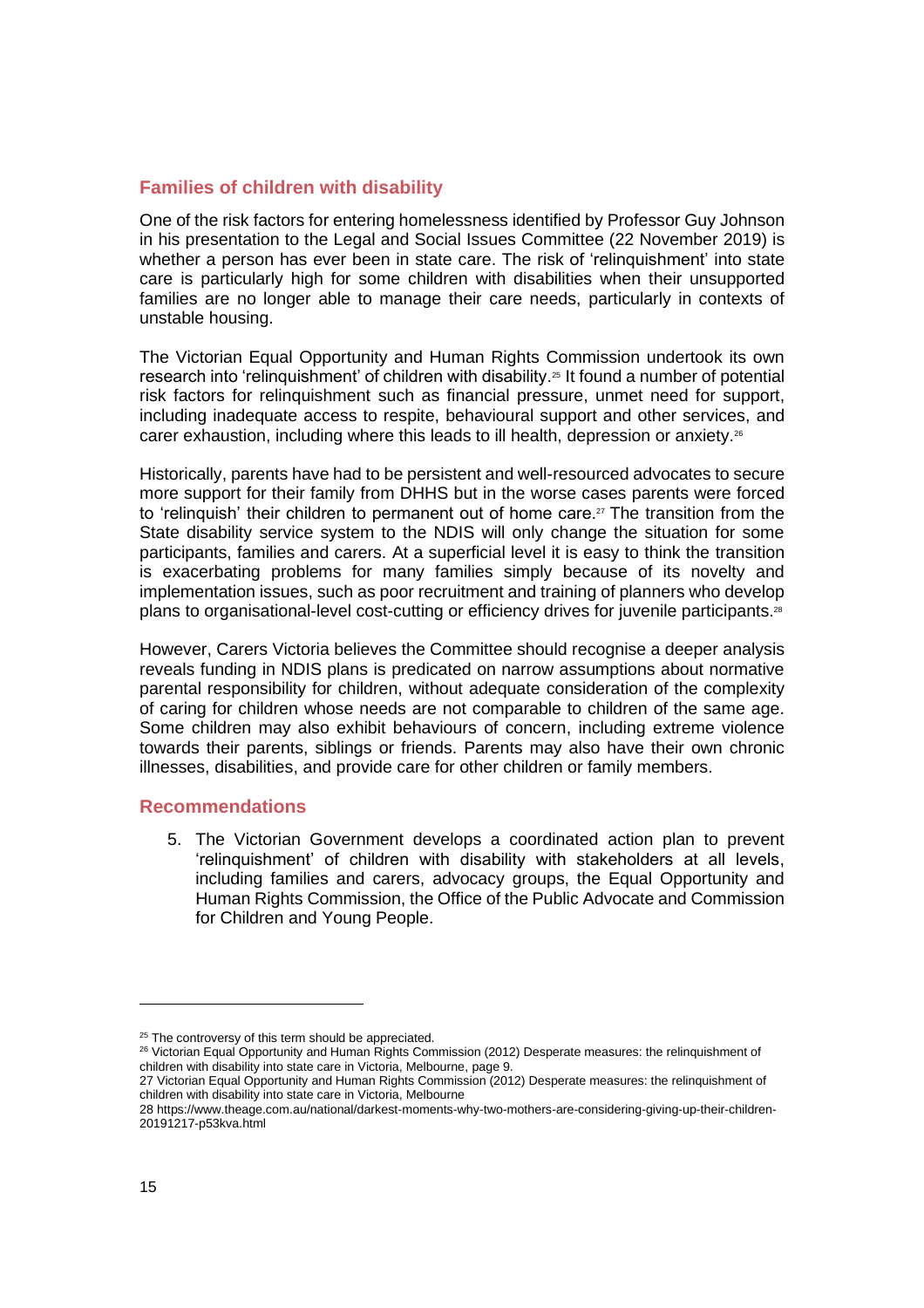6. The Victorian Government supports families to access the NDIS in a culturally appropriate manner and coordinate the development and implementation of plans with family and NDIA staff.

#### **People living with mental illness**

Homelessness is an important issue for people with mental illness, their families and carers. As the Royal Commission into Victoria's Mental Health System has found there are many intersecting social, economic and policy factors which contribute to the exacerbation of the problem for all parties to the care relationship.

"Housing becomes very difficult. My partner is on the disability pension which isn't looked on as the most favourable. We were both on pensions…I had a mental health issue myself and we had to go private but if you go to a real estate agent and you're both on a pension straight away they think you're not going to have enough money to pay the rent, you go to the bottom of the list."

Carer consultation participant

Similar to families of people with disability, families and carers of people with mental illness often play a significant role in preventing homelessness. As the Royal Commission's Interim Report has stated: "Finding suitable housing for a person living with mental illness is often the biggest difficulty carers face. Many families and carers take their loved one into their own home, aware of the problems associated with doing so (including adverse effects on their own wellbeing, finances, employment, social participation and other relationships) because they are unable to find an [accommodation] alternative. Families and carers conveyed their distress at the prospect that their loved one will become homeless if they can no longer provide accommodation for them."<sup>29</sup>

For people living with mental illness, lack of access to appropriate housing creates a vicious cycle. Many witnesses to the Commission believed clinical and social support for people with mental health challenges are made worse by the lack of secure housing. Moreover, the number of people living with mental illness discharged into homelessness is increasing.

Poor community attitudes, at times heightened in regional and rural areas, towards people with mental illness is common and can have adverse impacts on individual's abilities to secure housing. $30$  Landlords may be reluctant to enter into an agreement with a tenant who has a limited or negative tenancy history or a low income.

<sup>&</sup>lt;sup>29</sup> State of Victoria, Royal Commission into Victoria's Mental Health System, Interim Report, Parl Paper No. 87 (2018–19) page 271

<sup>30</sup> State of Victoria, Royal Commission into Victoria's Mental Health System, Interim Report, Parl Paper No. 87 (2018–19), page 52.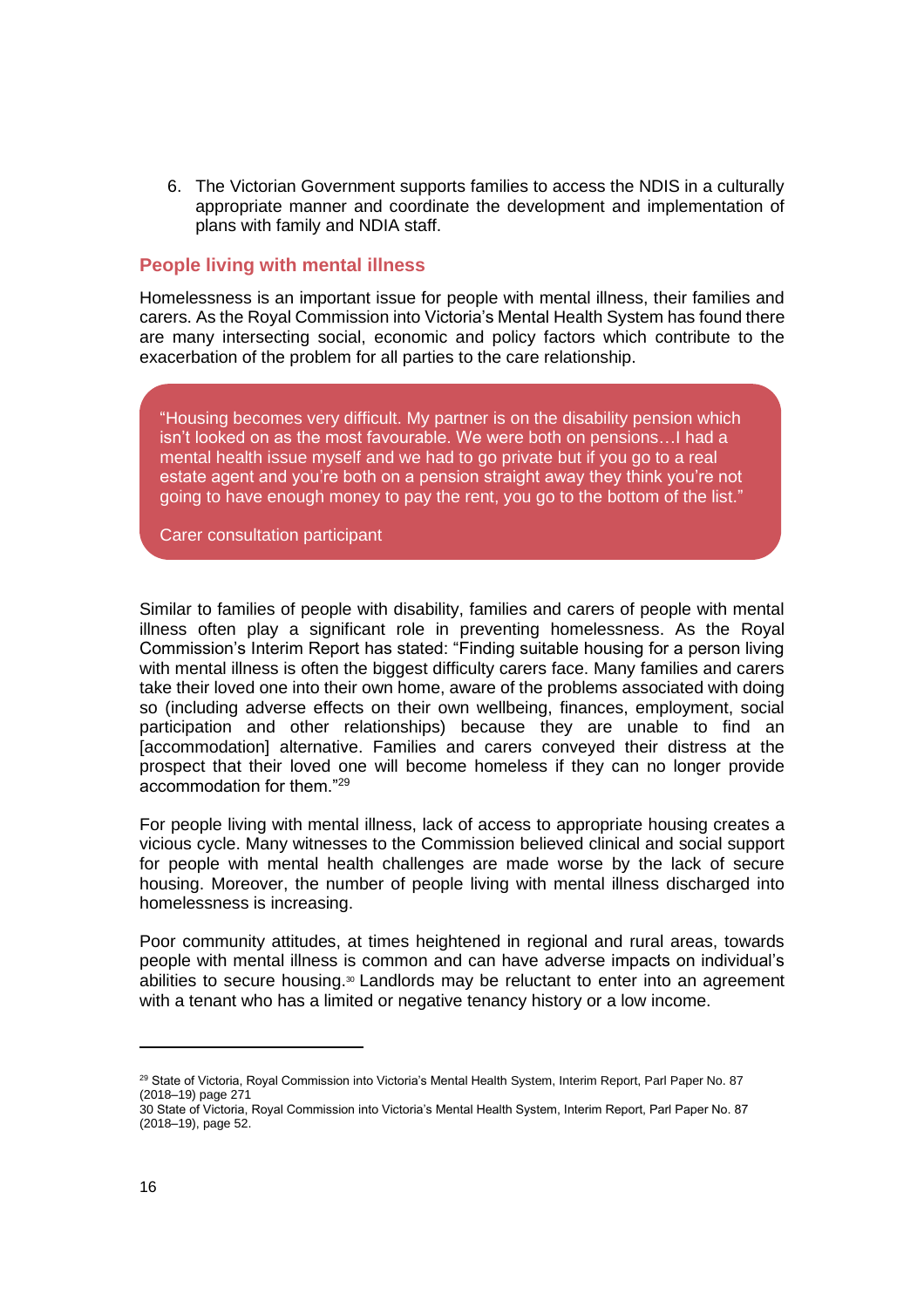Another factor which can impact on access to housing for parties in the care relationship is refusal by people with care needs to access income support payments and/or other financial supports. Carers frequently report the person for whom they care does not identify with having a disability and does not seek the disability support pension (DSP) if they cannot work. At times, this can be due to the inherent conflict between the 'recovery model' of mental health support and other systems which insist individuals identify as having a permanent illness or functional incapacity. This conflict has been a major contributor to the low level of entry to the NDIS for participants who predominantly need psycho-social support. Other times, this can be due to the person being ineligible for the DSP because its assessment is weighted towards people with physical disabilities and reinforces the divide between visible and invisible disabilities.

Carers Victoria also wishes the Committee to understand that while many carers may play an important role in supporting another person's recovery, they have significantly worse mental health and higher rates of depression than the general population.<sup>31</sup> As carers are often not viewed as consumers, or their relationships are not understood fully by the community or service providers, their needs are often overlooked.

<sup>&</sup>lt;sup>31</sup> Aadil, J., S., Wadoo, O., & Latoo, J. 2010 'Psychological Distress in Carers of People with Mental Disorders in the British Journal of Medical Practitioners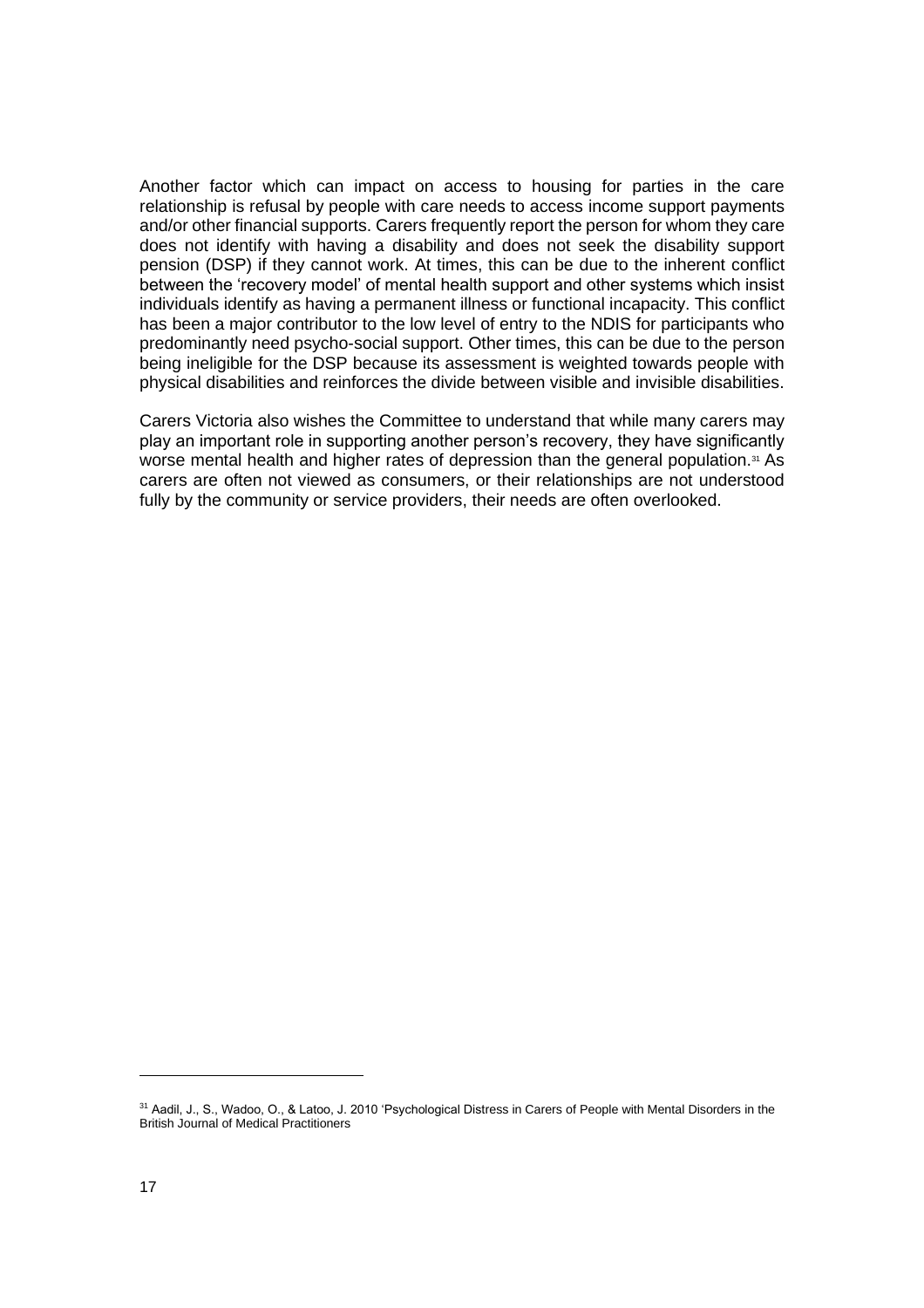#### **Case Study**

A 63-year-old woman is a carer for her 39-year-old son, Tony, who experiences depression and other trauma related issues stemming from civil war in their country of origin and the murder of his father when Tony was a child. They have lived in Australia for over 25 years.

The carer and her husband (Tony's stepfather) have cared for and financially supported Tony for many years as he has been unable to hold a permanent job. At times Tony's behaviour is very aggressive and police have been called to the house multiple times. Tony's parents did not know how to deal with the situation anymore. In their frustration and fear of his behaviour they sold their home. At the time it seemed like the only way to live separately from Tony and for him to learn to live independently.

Tony is now living independently but all his Centrelink income support (Newstart Allowance) goes to pay his rent, leaving little money left over for him to buy food, medications etc. His mother and stepfather continue to provide financial support, despite the fact they have health issues of their own and limited financial means.

The carer's husband has some low paid employment, but this does not go very far between the three of them. The carer informed Carers Victoria counselling staff that even though Tony lives separately from her and her husband, his emotional outbursts continue to occur as a result of his financial difficulties, problems budgeting and holding a job.

#### **Recommendations**

That the Victorian Government:

- 7. Develops specific performance indicators of partnership with key agencies for people living with mental illness to achieve their housing goals.
- 8. Supports people living with mental illness to develop independent living and interpersonal skills.
- 9. Works with the Commonwealth to ensure no one living with mental illness loses their income support payments due to activity tests.
- 10. Specifies people who are in urgent housing need are prioritised because the applicant needs to move for health reasons – include mental health reasons.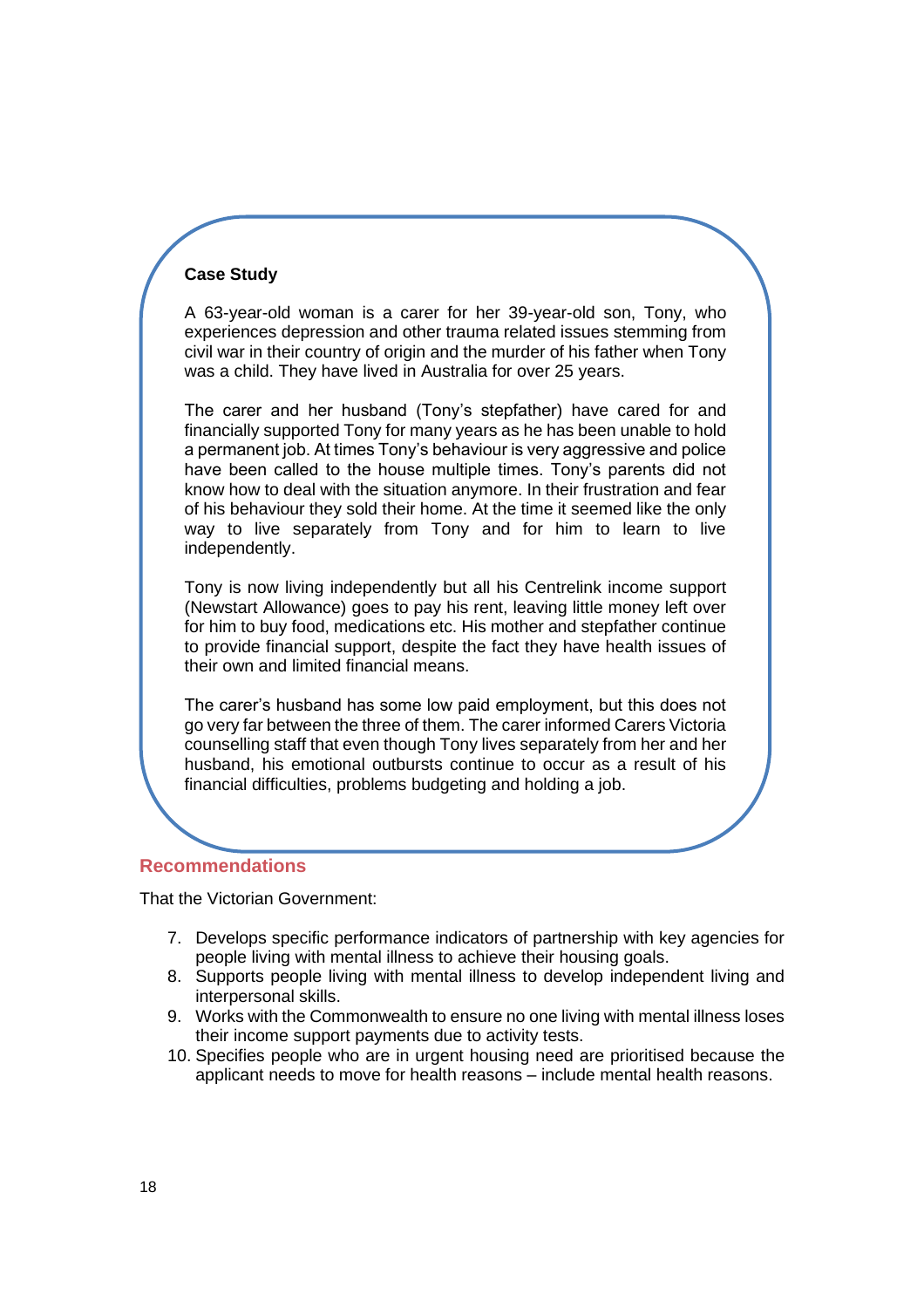### <span id="page-18-0"></span>**Revisions to Homes for Victorians needed to support carers' housing affordability in the long term**

The 'Homes for Victorians' strategy released in 2017 is the first coordinated approach across Government aimed at addressing lack of affordable housing for many decades.

Features of the platform include supporting younger people and/or first home buyers by abolishing stamp duty on homes up to \$600,000 and reducing stamp duty on homes valued up to \$750,000; doubling the first home owner grant in regional areas to \$20,000; and offering shared equity loans to 400 applicants for single people with incomes up to \$75,000 or \$95,000 for couples.

Carers Victoria believes the scope of 'Homes for Victorians' platform is limited and the Victorian Government has more mechanisms at its disposable to provide people in a range of care relationships with direct and indirect assistance to achieve their housing goals. Carers Victoria has identified the following mechanisms which may be used to increase the supply of affordable housing for individuals or households on low incomes.

#### **Implement Housing First**

Carers Victoria recommends the Government adopts the Housing First model to address the current crisis of homelessness in the State.<sup>32</sup>

We recognise there are many features of the Housing First model currently being delivered; however, there is no formal implementation of the model across the State beyond 2020.

With the provision of permanent and secure housing for people experiencing homelessness, in addition to the provision of intensive, flexible and long-term support services, the Housing First model requires significant levels of Government investment and coordination.

#### **Increase affordable housing stock through a Repair and Lease Scheme**

To swiftly increase the supply of affordable rental housing across the State, the Victorian Government can determine the feasibility of adopting Ireland's Repair and Lease Scheme*.* The Scheme can be designed to financially support property owners to repair an existing property in line with minimum rental standards. The maximum funding available is €40,000, inclusive of Value Added Tax (approximately \$65,000AUD). The ideal properties targeted under the RLS requires a low level of investment to bring them to the required standard for renting. The majority of works will include items such as new flooring, kitchen, furniture; low grade plumbing or

**<sup>32</sup>** We use the definition provided by the Australian Housing and Urban Research Institute. <https://www.ahuri.edu.au/policy/ahuri-briefs/what-is-the-housing-first-model>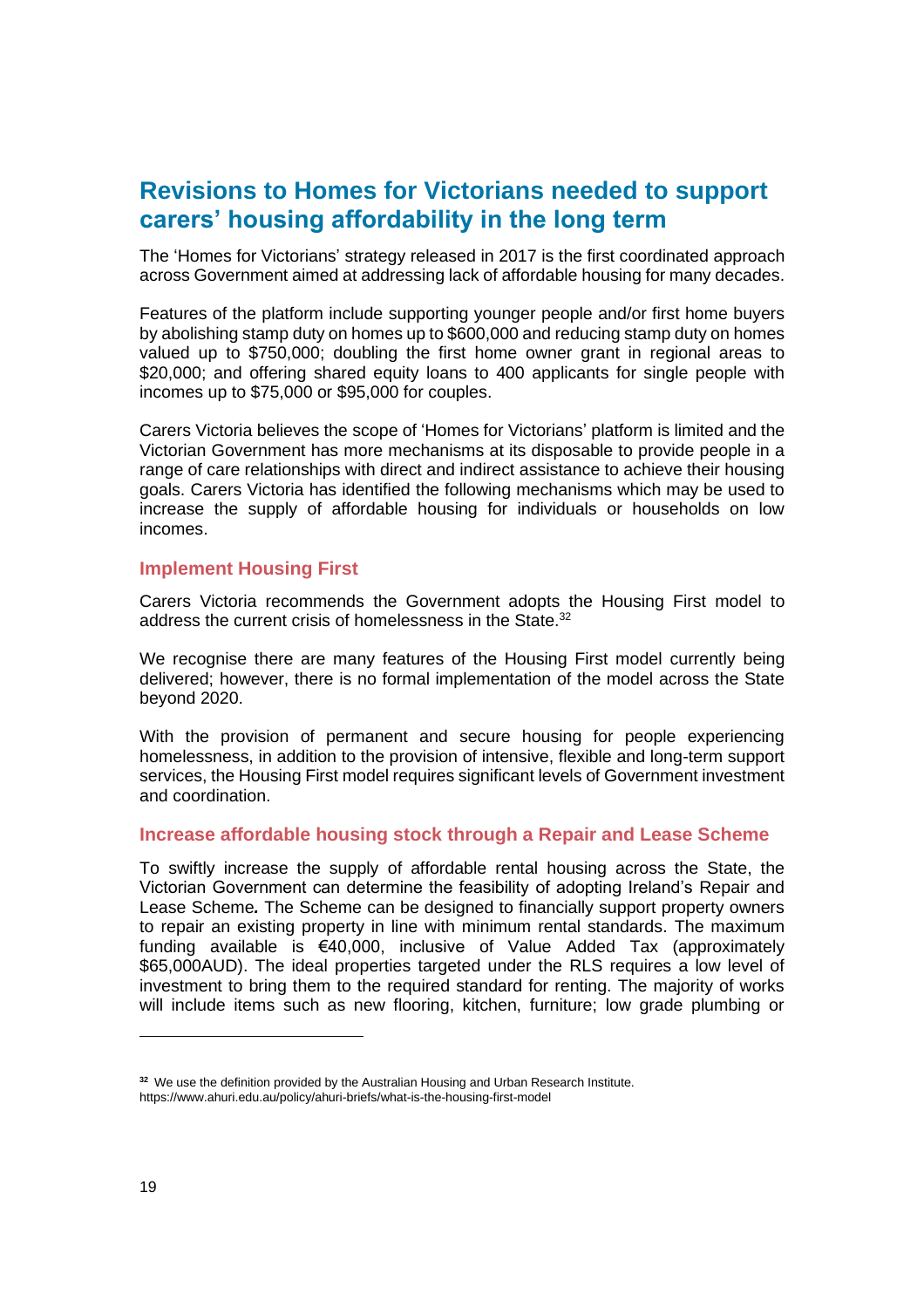heating works, energy efficiency upgrades; window and door upgrades or replacements; insulation and painting and decorating. It is not envisaged that any level of significant structural works will be needed and in the majority of cases no planning permissions will be required. There are a number of requirements in relation to the Scheme, including the property must be vacant for at least 12 months before entering the Scheme; there must be a social housing demand for the property in the area; the property must be assessed as being viable to provide social housing; and the house must be made available for renting purposes for between five and 20 years.

### <span id="page-19-0"></span>**Maximising opportunities for home ownership for low income households**

#### **Model Victorian financial support on South Australia's Home Start Finance Corporation**

Individuals and households relying on income support payments for short or long-term assistance require specific financial and practical assistance in order to become homeowners if they wish. The Government should not assume they wish to be perpetual tenants in social housing.

One way to achieve this is direct Government financial instruments which address barriers individuals and households on low incomes face in the financial market. In comparison to the HomesVic Initiative, only available to up to 400 first home buyers, South Australia's Home Start Finance Organisation offers a range of financial products to individuals and households to help them achieve their housing goals. Its Home Start Home Loan does not discriminate on the basis of first home buyers. While 66 per cent of the organisation's 1,637 customers in 2018-19 were buying their first home, it also supported single parents starting over, public housing tenants moving out of rental accommodation and graduates. In the 2018-19 financial year, 51 Shared Equity Option loans were settled.<sup>33</sup> While prioritising first home buyers is a politically admirable aim, removing restrictions for people to access financial support who may have lost their first home due to unforeseen circumstances is unlikely to distort the market and drive up property prices. <sup>34</sup>

#### **Support the scalability of the 'Barnett' financial partnership model**

To increase levels of home ownership for individuals or households on low incomes, the Victorian Government can commit to support the scalability of the Barnett Model of home ownership. The Barnett Model is a financial model of partnership between potential homeowners currently living in social housing, developers and a Public Benevolent Institution (PBI).

<sup>33</sup> Home Start Finance (2019) Annual Report, p. 11.

<sup>34</sup> The HomesVic Share Equity Initiative is only open to first home buyers yet the Grattan Institute has argued against prioritising first home buyers because it does not improve overall housing affordability (see Daley, J., Coates, B., and Wiltshire, T. Housing affordability: re-imagining the Australian dream Grattan Institute 2018)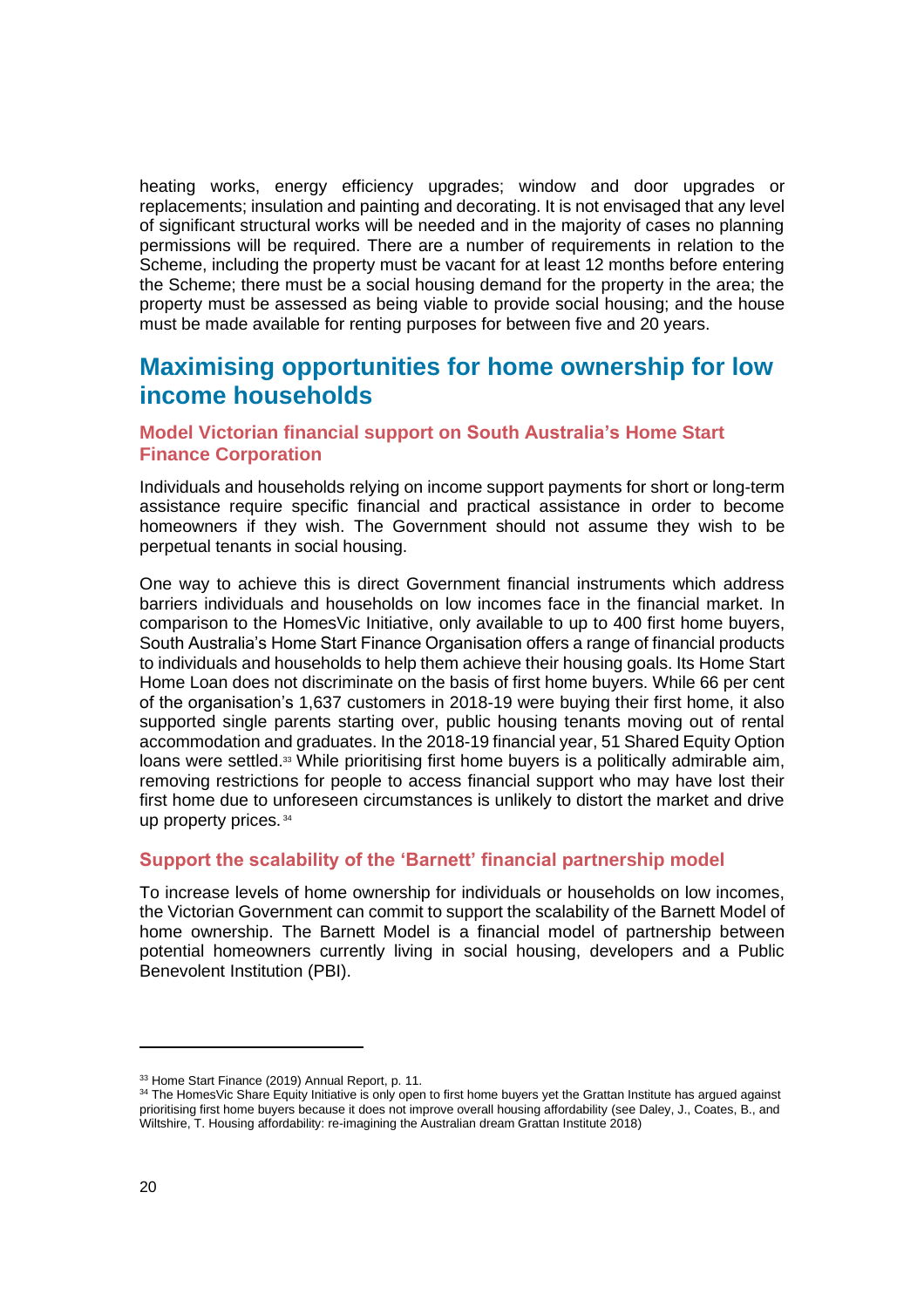The financial model involves a deferred second mortgage model which addresses two significant factors impacting the ability of low-income households in Australia to buy a home: a large deposit to avoid Lender's Mortgage Insurance and an inability to qualify for and service a loan large enough to afford a home in a well-located area.

The prototype building of the specific financial structure is a 34-unit apartment development in North Melbourne. The building was delivered by a Melbourne-based developer and the model is managed by The Barnett Foundation, a Public Benevolent Institution (PBI).

Participants paid at least \$25,000 as a deposit and sourced a loan to cover the remaining development costs of an apartment (about 63 per cent of market value). The remaining 37 per cent is not payable until the homeowner sells their unit.

This component, referred to as a 'Barnett Advance' in this project, does not attract interest or fees and functions as a deferred second mortgage. The Advance represents the developer's equity share in the development and is created by capturing value in the property through the development process. This value is captured through cost savings and foregone profit. When the homeowner sells their apartment, the Barnett Advance is reinvested in the Foundation and used to fund future projects or other crisis accommodation. The Barnett Advance decreases over time, reducing by \$15,000 every year for the first four years.

This Model is likely to be an effective mechanism the Government can utilise to provide targeted support to women aged over 45 years with modest assets and income who could leverage their savings as a pathway to home ownership.

The Melbourne Apartments Project was evaluated by the Transforming Housing Research Network, based at the University of Melbourne.<sup>35</sup>

#### **Harness energy and other efficiencies in existing and future social housing stock**

Carers Victoria recommends the Victorian Government commit to building new dwellings for rental or ownership to low income individuals and households to a high level of accessibility with maximum energy efficiencies inbuilt.

This can include mandating any housing built to address homelessness is designed to universal accessibility standards with features such as reinforced walls in toilets and bathrooms for easy installation of handrails at a later date if necessary, ground level access to a toilet, easy access paths to the house.

In addition to universal design standards, maximum efficiencies ensuring the attainability of high Nationwide House Energy Rating Scheme star with mechanisms such as high thermal insulation, passive ventilation and rooftop solar should be part of

<sup>35</sup> Raynor, K, Palm, M, O'Neil, M. 2018. The Barnett Model: Evaluating the outcome and scalability of an affordable homeownership model, Transforming Housing, The University of Melbourne: Melbourne.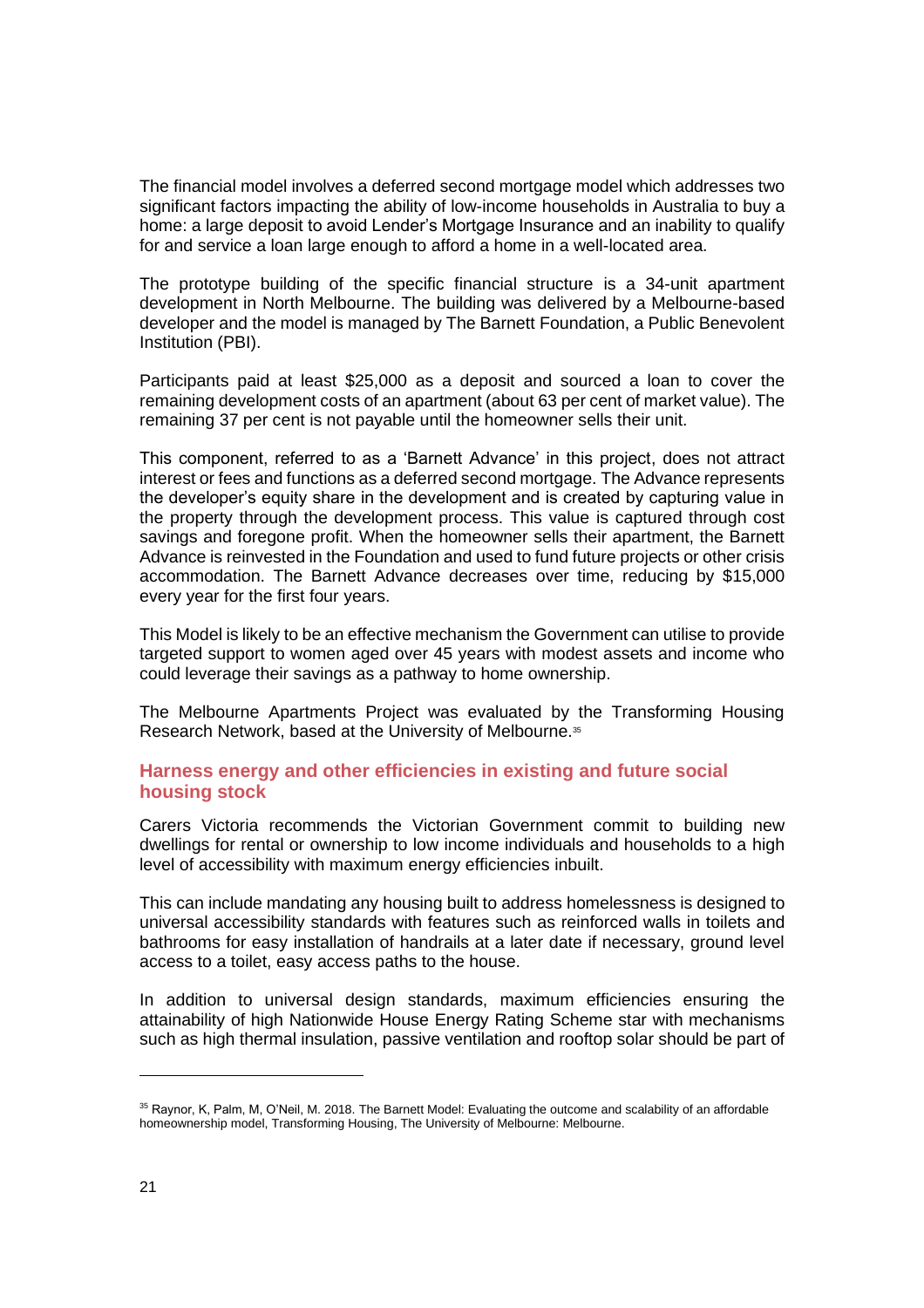any social housing design. This will provide practical support to tenants who often face high power bills because they do not have access to rebates for solar panels. For instance, The Victorian Government's Victorian Solar Homes solar PV rebate assists eligible households to install solar panels and/or batteries. This Scheme provides significant financial assistance for households to harness solar energy, to reduce their energy bills, emissions and reliance on the grid.

Carers Victoria recommends expanding alternative energy sources to residents in public housing. Currently, these Victorians do not have access to subsidies which can significantly reduce the cost of retrofitted solar panels. In effect public housing tenants are made to choose between adequately heating and cooling their property, high bills and other everyday expenses.<sup>36</sup>

Any increase in social housing stock and redevelopment of ageing supply should include mechanisms to support public and social housing tenants to develop bulkpurchasing schemes such as utilities and groceries. Developments can also be designed to include spaces available to utilise and foster social connectedness such lending libraries and productive gardens.

#### **Other mechanisms to support housing goals**

11. Ensuring emergent rent to buy schemes do not present high risk for people in care relationship if they do not wish to purchase by mandating transparency and limited (or no) financial loss to the consumer.

36

[https://www.malleefamilycare.org.au/MFCSite/media/PDFDocuments/PublicHousing/2019/MalleeFamilyCare\\_Public](https://www.malleefamilycare.org.au/MFCSite/media/PDFDocuments/PublicHousing/2019/MalleeFamilyCare_PublicHousing_Report_2019.pdf) [Housing\\_Report\\_2019.pdf](https://www.malleefamilycare.org.au/MFCSite/media/PDFDocuments/PublicHousing/2019/MalleeFamilyCare_PublicHousing_Report_2019.pdf)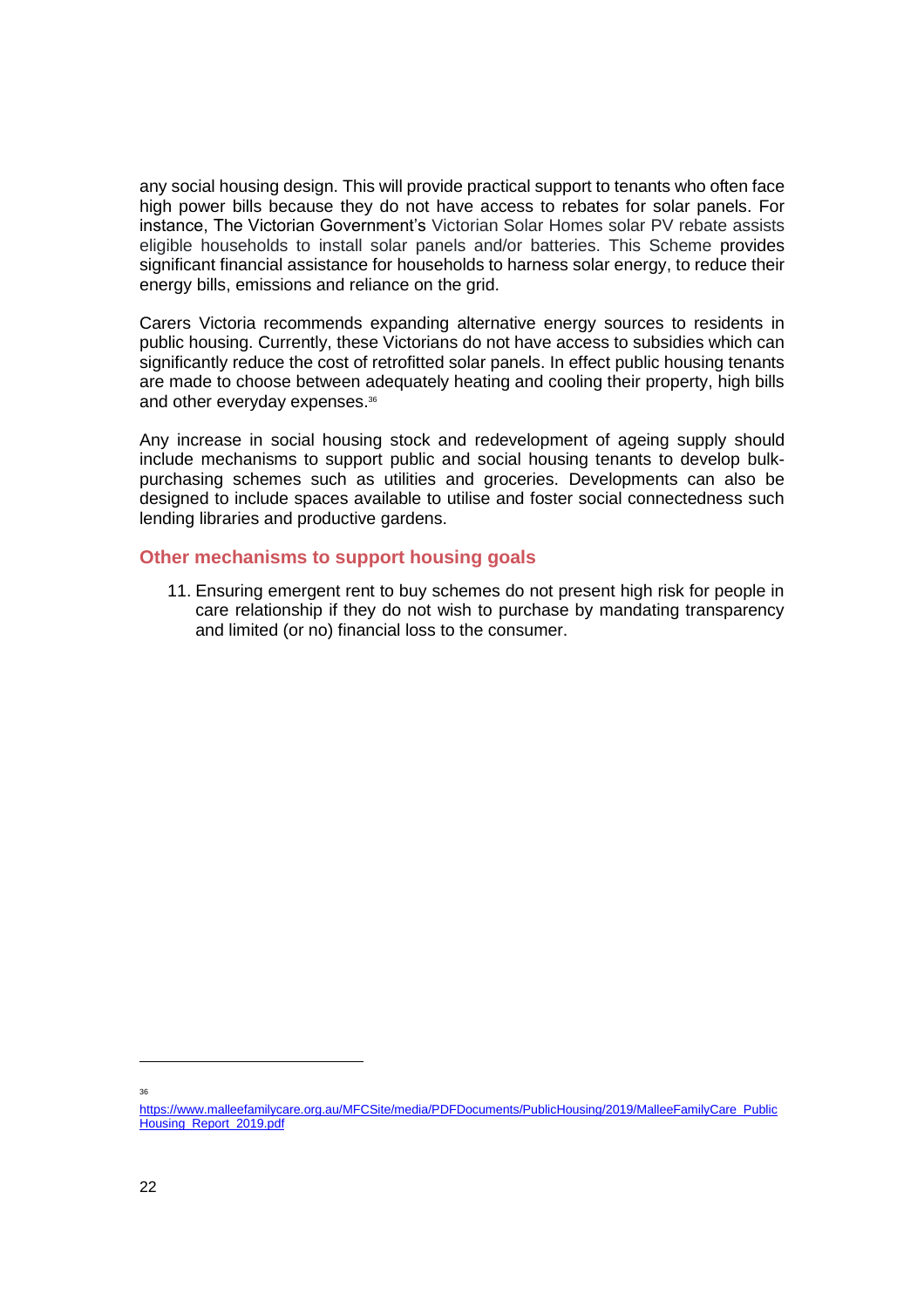### <span id="page-22-0"></span>**APPENDIX: The economic impact of caring**

Financial insecurity is the most important factor affecting carers' ability to achieve their housing goals.

Undertaking a caring role can have significant implications for financial security. Carers face large out-of-pocket expenses and often have to find money for extra costs like heating and laundry, medicines, disability aids, healthcare and transport.

- One third of carers cannot pay for services they need or want.<sup>37</sup>
- Regional or rural carers often pay higher out-of-pocket expenses for private transportation into metropolitan Melbourne for medical appointments.
- Ineligible for income support payments, some carers draw on their superannuation to pay for costs associated with housing, transport and other living expenses.

"The carpark bill to get him through chemo and radiotherapy was over \$70 a week. I wasn't eating and you're sitting there during hospital appointments starving! There is a lack of support at a very basic level, coupled with the lack of acknowledgement about the [financial] costs associated with caring."

Carer consultation participant

#### **Carers and paid employment**

A significant proportion of carers report reduced workforce participation, more part time/casual work or underemployment and lower superannuation levels upon retirement.<sup>38</sup> Of the 736,600 Victorian carers, 58 per cent participate in the workforce while providing up to 20 hours of care per week, while only15 per cent participate in the workforce while providing 40 hours or more of care per week.

"My employer takes advantage of my situation and employs me as a casual so no annual leave, sick leave or super etc. I have been casual for 12.5 years! But finding another job with the fact I can't change hours, days and sometimes can't work at all makes it impossible to find a better job."

Carer consultation participant

<sup>&</sup>lt;sup>37</sup> Carers Victoria (2017) Developing a Victorian Carer Statement, p. 46.

<sup>38</sup> Beer, A. and D. Faulkner (July 2008) The housing careers of people with a disability and carers of people with a disability; for the Australian Housing and Urban Research Institute Southern Research Centre p. vi.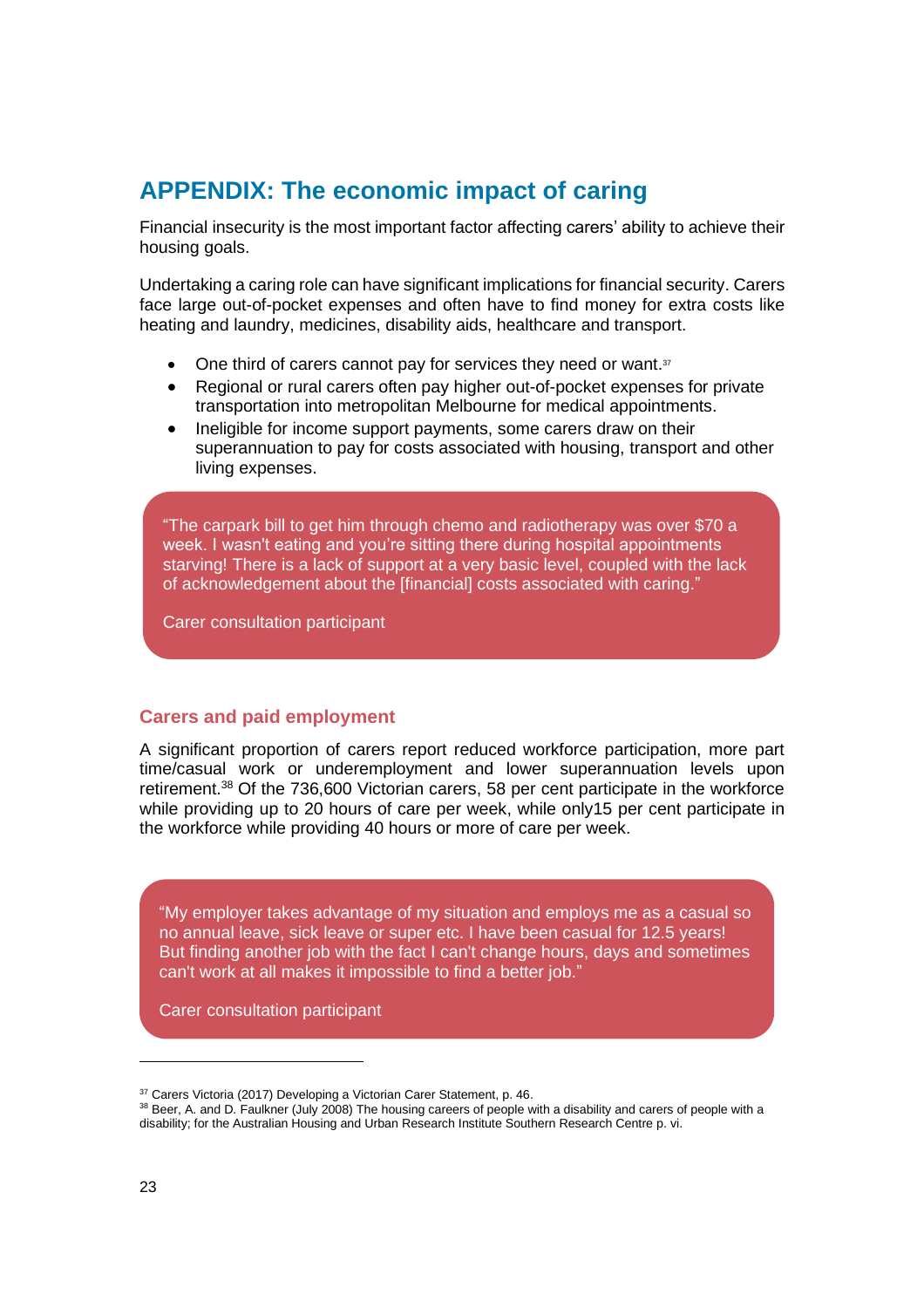#### **Carers and income support payments**

There is a significant gap between the total number of carers in the community and those who receive financial assistance from the Federal Government. In Victoria there are 736,600 carers, of which 239,100 are primary carers. Primary carers are defined as people who provide the most assistance to a person with disability with one or more of the core activities of mobility, self-care or communication.<sup>39</sup>

However, the number of people who receive income support payments directed to carers – Carer Payment or Carer Allowance – is far below these levels. <sup>40</sup> According to the Department of Social Security, there were only 68,803 Victorian recipients of the Carer Payment and 167,254 who received the Carer Allowance. <sup>41</sup> This shows a large number of carers who are hidden, contributing to significant financial insecurity.

In 2018, the maximum carer benefits a single carer could receive equated to \$492.29, which comprises a Carer Payment of \$417.20, Carer Allowance of \$63.55 and Carer Supplement of \$11.54 (weekly figures).<sup>42</sup>

#### **For comparison, the minimum wage in 2018 was \$719.20 <sup>43</sup> and is 42 per cent higher than the Carer Payment and 32 per cent higher than total carer benefits. 44**

The financial hardship is compounded as 90 per cent of carers who receive Carer Payment have no private earnings.<sup>45</sup> This demonstrates the failure of income support payments to keep up with the minimum wage and shows even the most resourceful carer is financially disadvantaged.

<sup>&</sup>lt;sup>39</sup> Australian Bureau of Statistics (2018) Disability, Ageing and Carers, Australia: Summary of Findings;<br><u>[https://www.abs.gov.au/ausstats/abs@.nsf/Latestproducts/4430.0Main%20Features72018?opendocument&tabname](https://www.abs.gov.au/ausstats/abs@.nsf/Latestproducts/4430.0Main%20Features72018?opendocument&tabname=Summary&prodno=4430.0&issue=2018&num=&view=)</u> [=Summary&prodno=4430.0&issue=2018&num=&view=](https://www.abs.gov.au/ausstats/abs@.nsf/Latestproducts/4430.0Main%20Features72018?opendocument&tabname=Summary&prodno=4430.0&issue=2018&num=&view=)

<sup>&</sup>lt;sup>40</sup> Department of Health and Human Services, 2018. Victoria carer strategy 2018-22: Recognising and supporting Victoria's carers, pp 10.

<sup>41</sup> Department of Social Services, 2019. DDS Demographics.

<sup>42</sup> Department of Human Services, 2019. Historical versions of a guide to Australian Government Payments, < [https://www.humanservices.gov.au>](https://www.humanservices.gov.au/).

<sup>43</sup> Employsure, 2018. 'Minimum Wage and Award Wages in Australia, < [https://employsure.com.au>.](https://employsure.com.au/)

<sup>44</sup> Department of Human Services, 2019. Historical versions of a guide to Australian Government Payments, < [https://www.humanservices.gov.au>](https://www.humanservices.gov.au/).

<sup>45</sup> National Commission of Audit, Carer payments <https://www.ncoa.gov.au/report/phase-one/part-b/7-10-carerpayments>.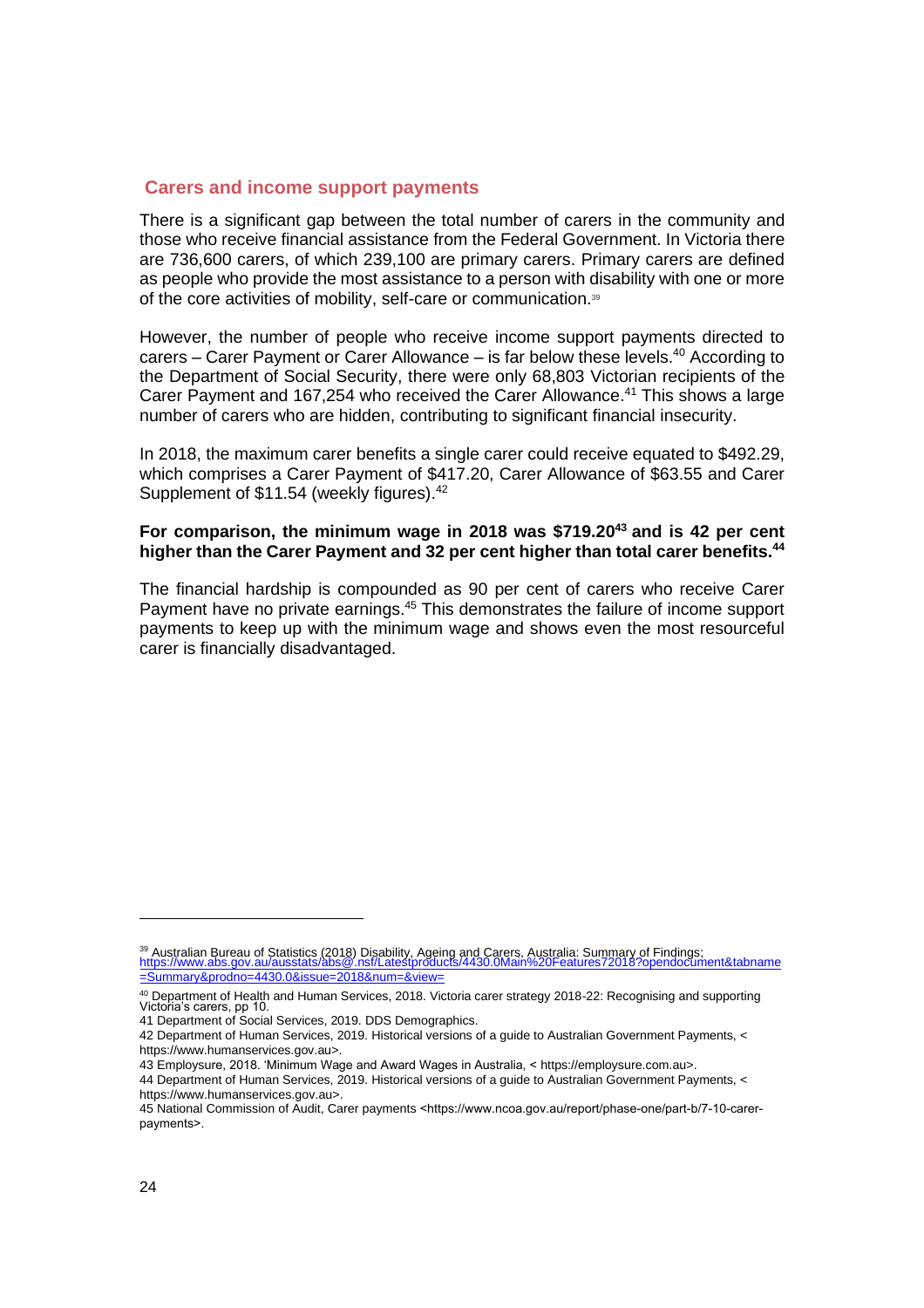

The financial disadvantage people in care relationships face is further demonstrated looking at household income. 50.2 per cent of Australian carers surveyed lived in a household in the lowest two quintiles – double the rate of non-carers. <sup>46</sup> At the other end of spectrum only 13 per cent of primary carers had household income in the highest quintile, compared with 25.8 per cent of non-carers. <sup>47</sup>Individuals who are eligible for Carer Payment are most likely to be in receipt of it for five to ten years.<sup>48</sup>

#### **Carers and retirement**

The Productivity Commission has estimated just under one half of all Australians who retire between the ages of 45 and 70 do so involuntarily.<sup>49</sup> For men, their own ill health drives the decision to retire, while for women the most important driver is the need to care for a spouse or family member. Those who involuntarily retire generally have lower levels of accumulated assets than those who retire voluntarily.

Significant periods where salary and superannuation benefits are not being earned contribute to a long-term financial impact. Based on 2008 trends of superannuation, if a man leaves the workforce to enter a caring role at 55, around \$60,000 of superannuation is lost at age  $65.$ <sup> $\circ$ </sup> It is important to note the significant gender inequities inherent in the superannuation system which further contribute to financial insecurity faced by women. Working women aged 50 give up an additional \$40,000-

47 Ibid

48 DSS 2018 Selected payment recipients by duration on payment and average duration, December 2017 <sup>49</sup> Productivity Commission (2015) Superannuation Policy for Post-Retirement www.pc.gov.au/research/completed/superannuation-post-retirement

<sup>46</sup> Australia Bureau of Statistics, 2018. Disability, Aging and Carers, Australia: Summary of Findings, < [https://www.abs.gov.au>](https://www.abs.gov.au/)

<sup>50</sup> Nepal, B., Brown, L., Ranmuthugala, G. and Percival, R., 2008. Lifetime health and economic consequences of caring: Modelling health and economic prospects of female carers in Australia. Commonwealth Financial Planning, Commonwealth Bank of Australia. pp 26.